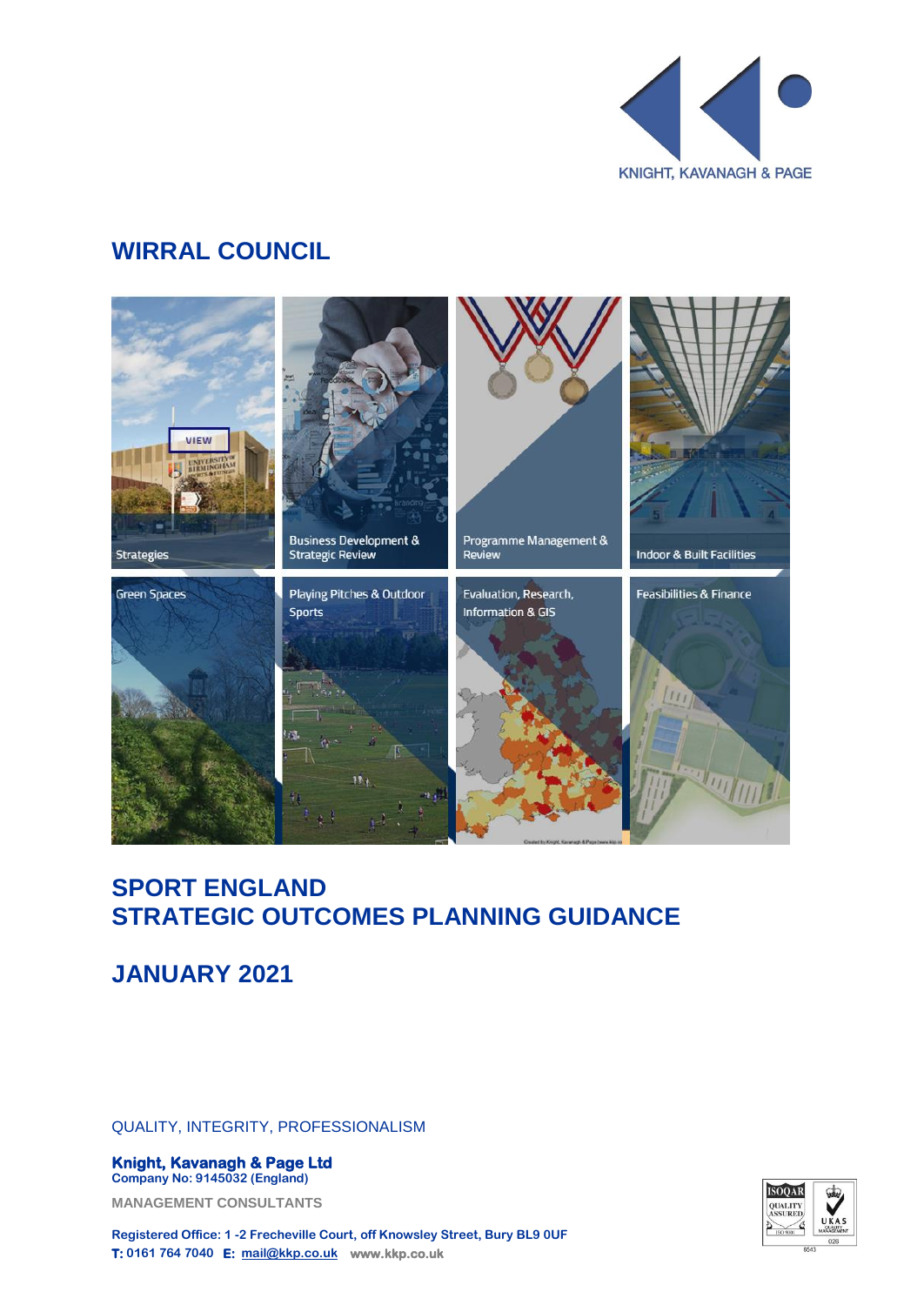

#### QUALITY, INTEGRITY, PROFESSIONALISM

**Knight, Kavanagh & Page Ltd Company No: 9145032 (England)**

**MANAGEMENT CONSULTANTS**

**Registered Office: 1 -2 Frecheville Court, off Knowsley Street, Bury BL9 0UF T: 0161 764 7040 E: mail@kkp.co.uk www.kkp.co.uk**

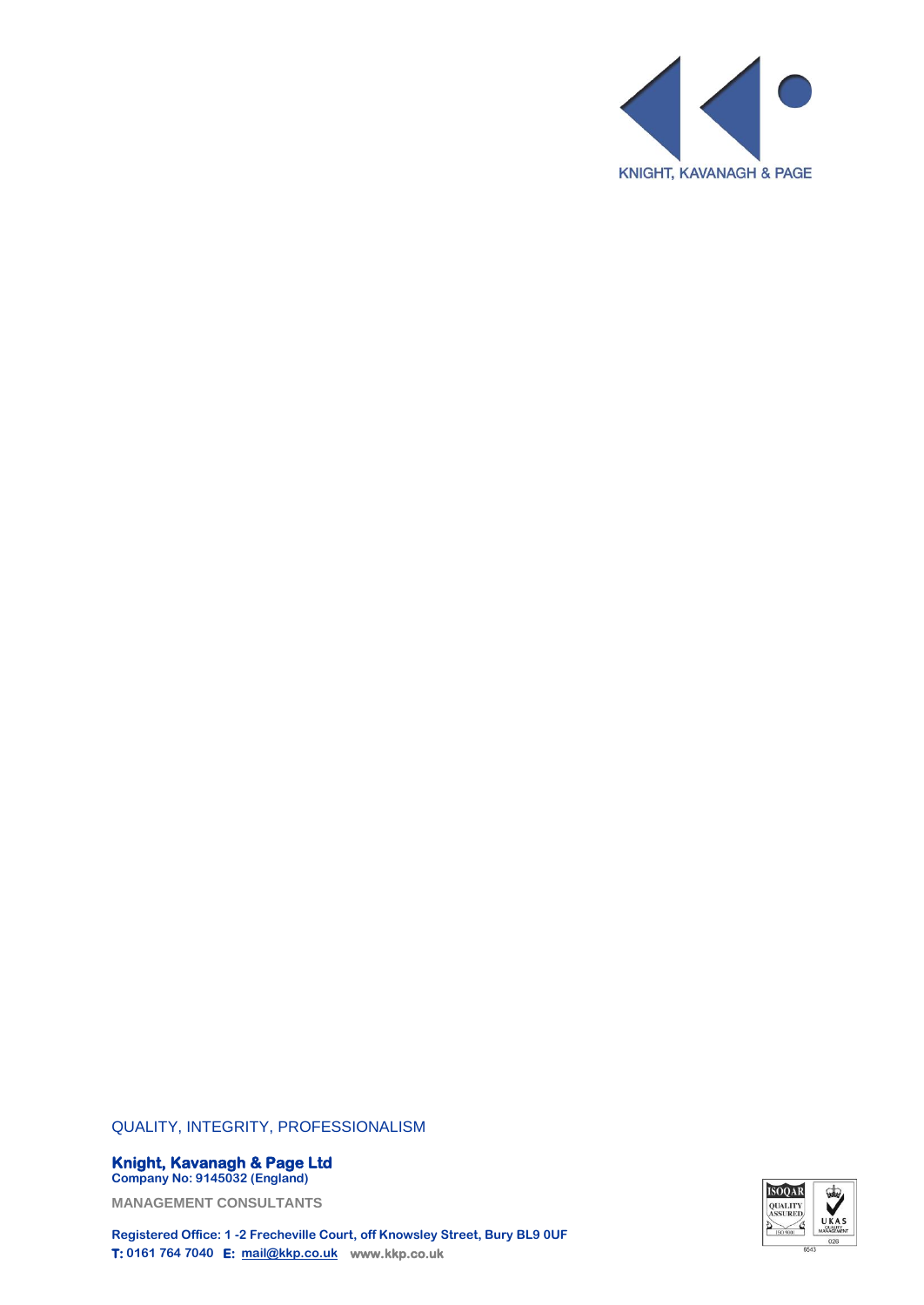| <b>Quality assurance</b> | <b>Name</b>     | Date     |
|--------------------------|-----------------|----------|
| Report origination       | Clare MacLeod   | 14.01.21 |
| Quality control          | John Eady       | 15.01.21 |
| Client comments          | Sarah Robertson | 03.02.21 |
| Final approval           |                 |          |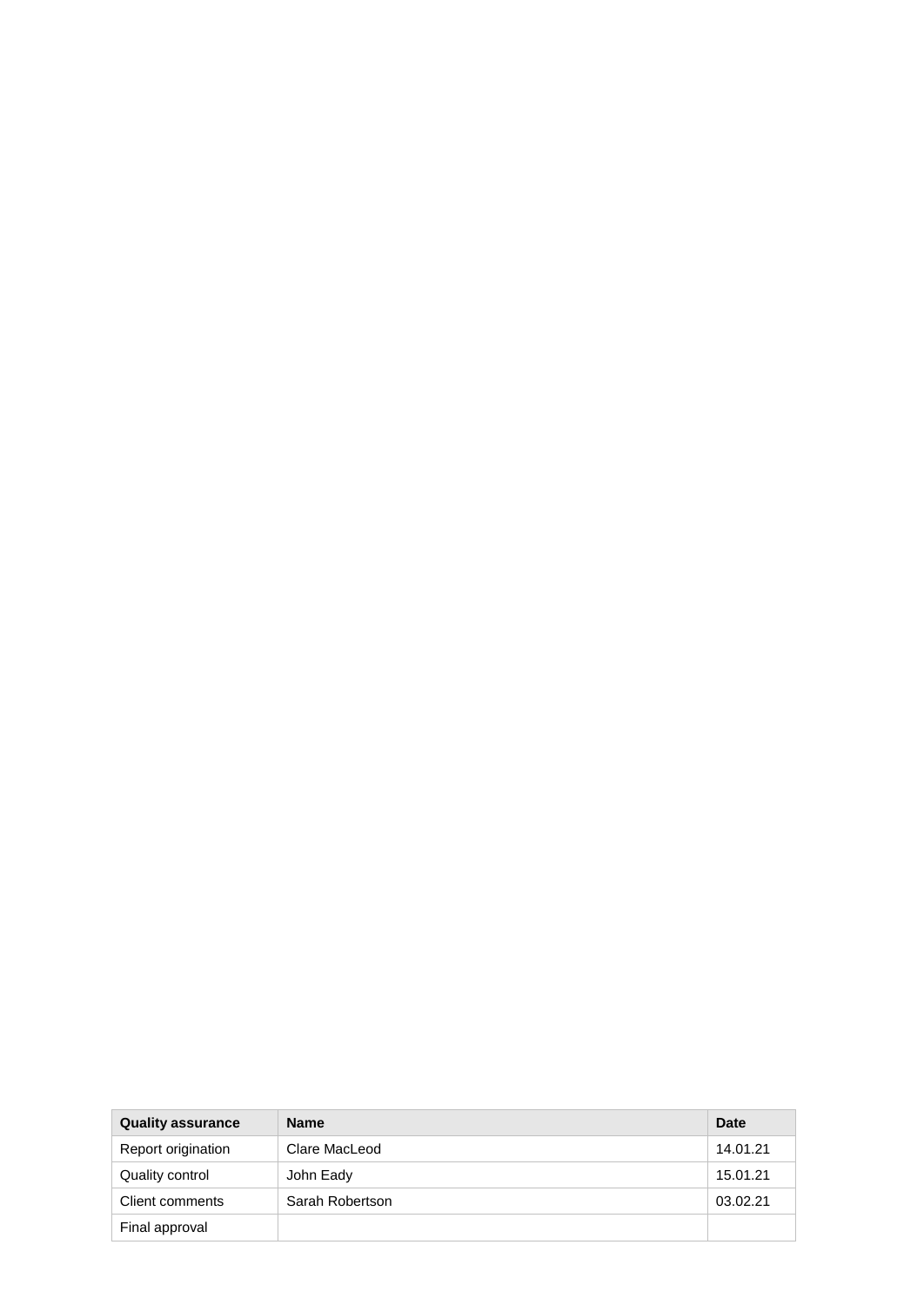## **WIRRAL COUNCIL** SPORT ENGLAND STRATEGIC OUTCOMES PLANNING GUIDANCE

## **CONTENTS**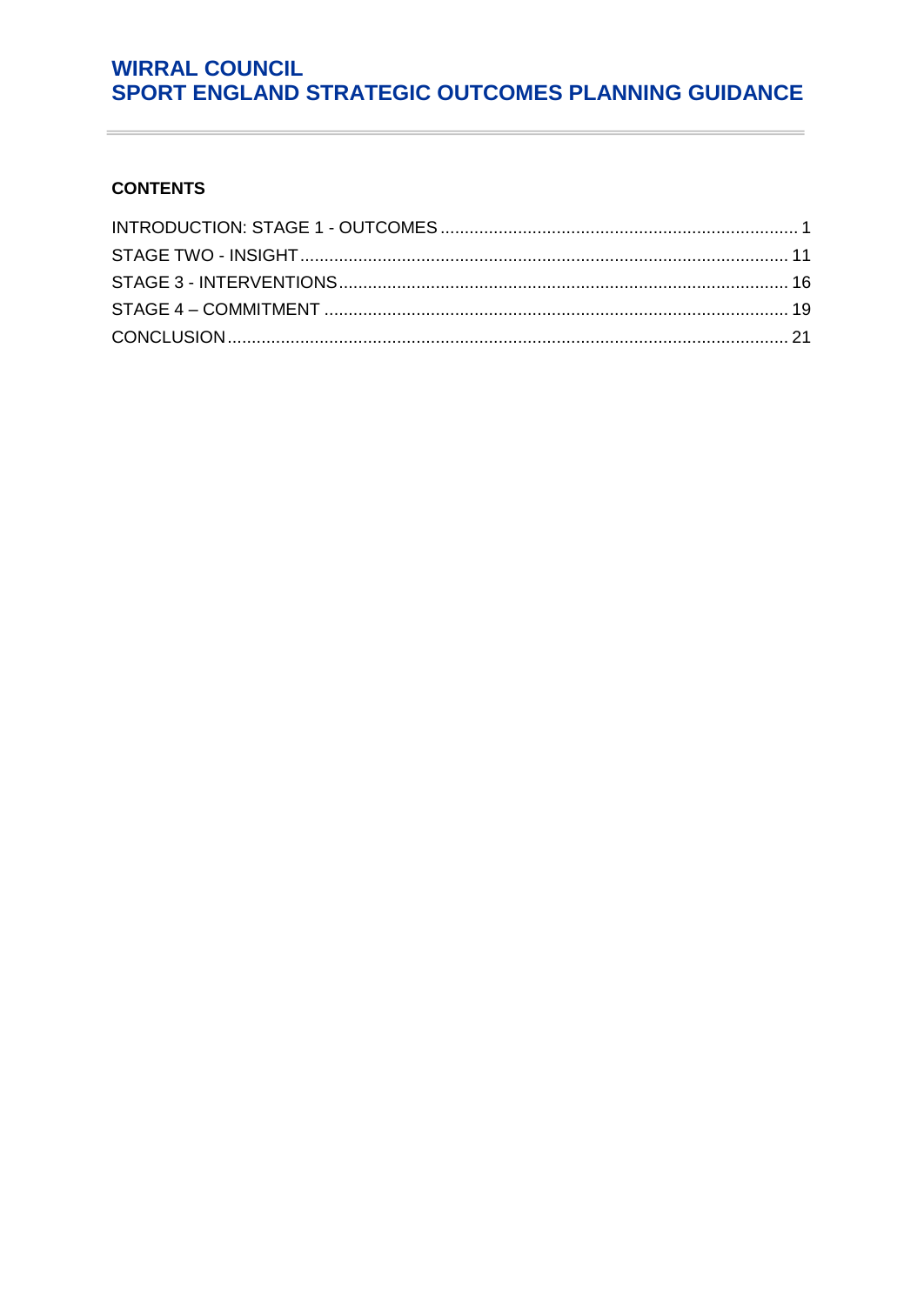## **WIRRAL COUNCIL SPORT ENGLAND STRATEGIC OUTCOMES PLANNING GUIDANCE**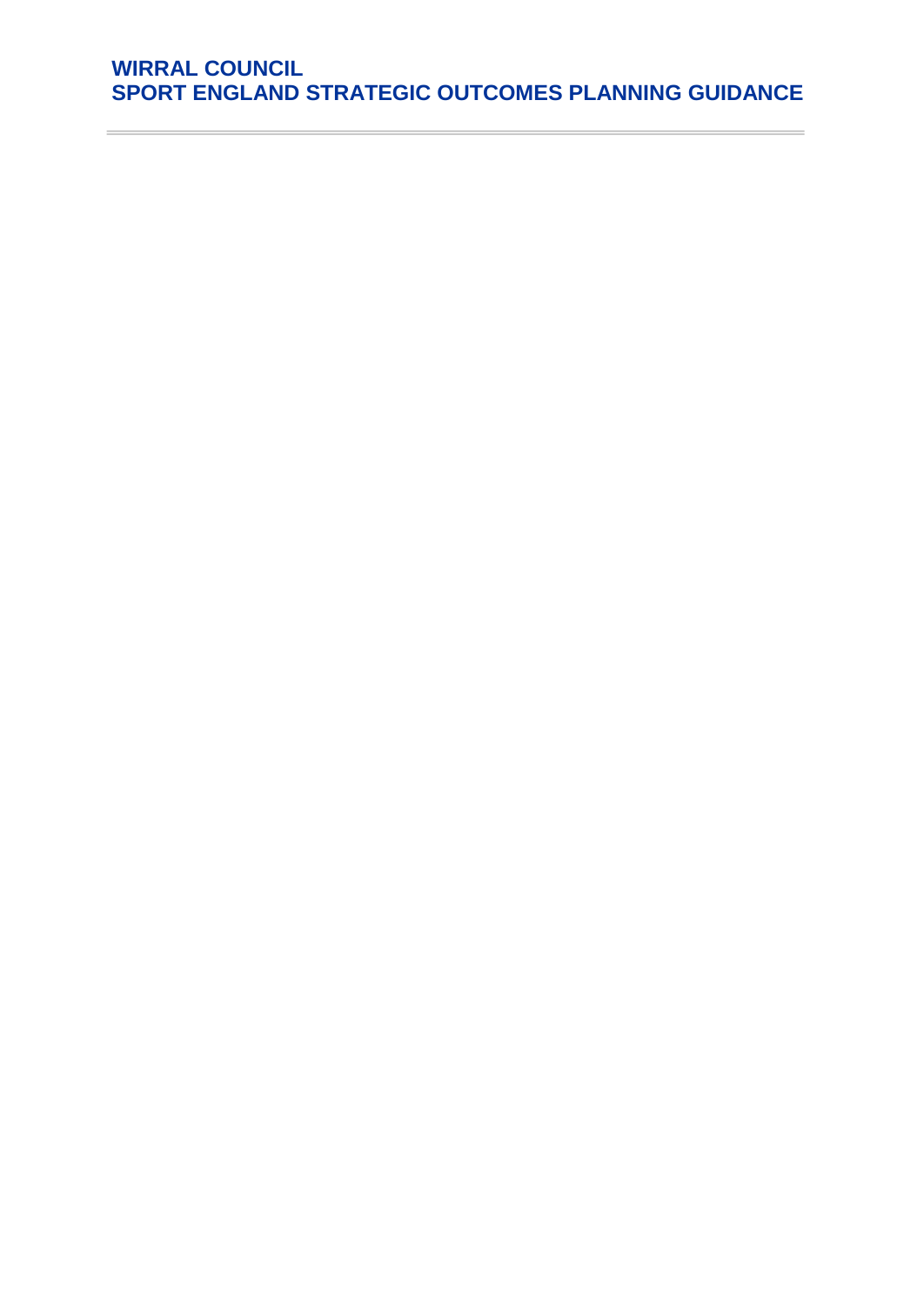## <span id="page-5-0"></span>**INTRODUCTION: STAGE 1 - OUTCOMES**

This is the draft report by Knight, Kavanagh & Page (KKP) to undertake a diagnostic assessment of the Sport England Strategic Outcomes Planning Guidance (SOPG) for Wirral Council (WC). Sport England produced its Strategic Outcomes Planning Guidance to assist local authorities take a strategic approach to maximising the contribution that sport and physical activity makes within a given local area and to ensure that any local investment made is as effective as possible and is sustainable in the long term. Local authorities are currently responding to an unprecedented public health crisis and are under significant pressure to deliver physical activity and sport opportunities with ever diminishing resources.

WC has recently completed several major pieces of strategic planning work, including the Wirral Plan 2025, the Local Plan (2020-2035), an ANOG compliant Indoor and Built Facility Strategy (draft stage), Open Space Assessment (draft stage) and draft Sport and Physical Activity Strategy 2020. Further, it is undertaking a Playing Pitch Strategy (due for completion in August 2021) which will supersede the previous Playing Pitch Strategy completed in 2016. The Council is now considering investment into its leisure facilities with a view to reducing health inequalities across the Borough.



*Figure 1.1: Sport England Strategic Outcomes Planning model*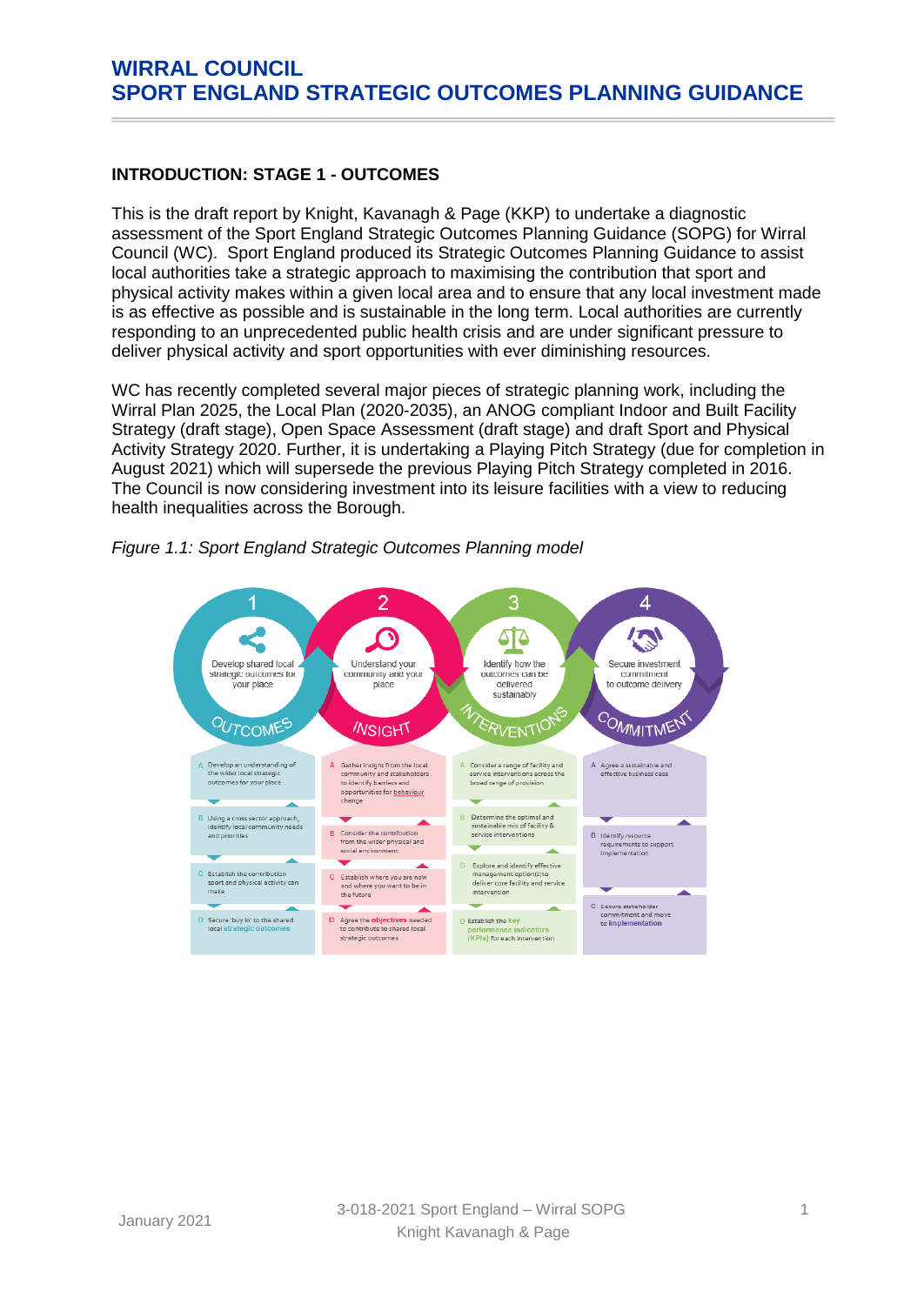## **Key steps**

- **Develop shared local strategic outcomes for your Place**
- **Using a cross sector approach, identify local community needs and priorities**
- **Establish the contribution sport and physical activity can make**
- **Secure 'buy in' to the shared local strategic outcomes**

*Figure 1.2: Wirral Council area with key roads and settlements*



The area is located on a peninsula in North West England. The Metropolitan Borough of Wirral is part of the Liverpool City Region. It is bounded to the west by the River Dee forming a boundary with Wales, to the east by the River Mersey, and to the north by the Irish Sea. The roughly rectangular peninsula is about 15 miles (24 km) long and 7 miles (11 km) wide. Since the passing of the Local Government Act 1972 only the southern third of the Wirral peninsula is in Cheshire, with the remainder being in the county of Merseyside. Wirral contains both affluent and deprived areas; the affluent areas located largely in the west, south and north coast of the peninsula, and deprived areas concentrated in the east, around the built-up district of Birkenhead.

## **Population & deprivation<sup>1</sup>**

Wirral has a population of 324,011 of which 51.6% is female and 48.4% is male. With the exception of a slightly lower proportion of 20-39 year olds and slightly higher proportion of over 55's Wirral's population mirrors the North West average. There is a projected population growth (of around 4% to a total of 336,348 by 2043). This is expected to be driven by the increasing number of over 65's.

In respect of the deprivation, around a quarter of the population (25.5%, which equates to nearly 82,000 residents) in Wirral live in the top 10% most deprived areas in the country. Of these,

 $\overline{a}$ 1 **(**Data source: 2018 Mid Year Estimate 2019 indices of deprivation, DCLG, ONS births and deaths)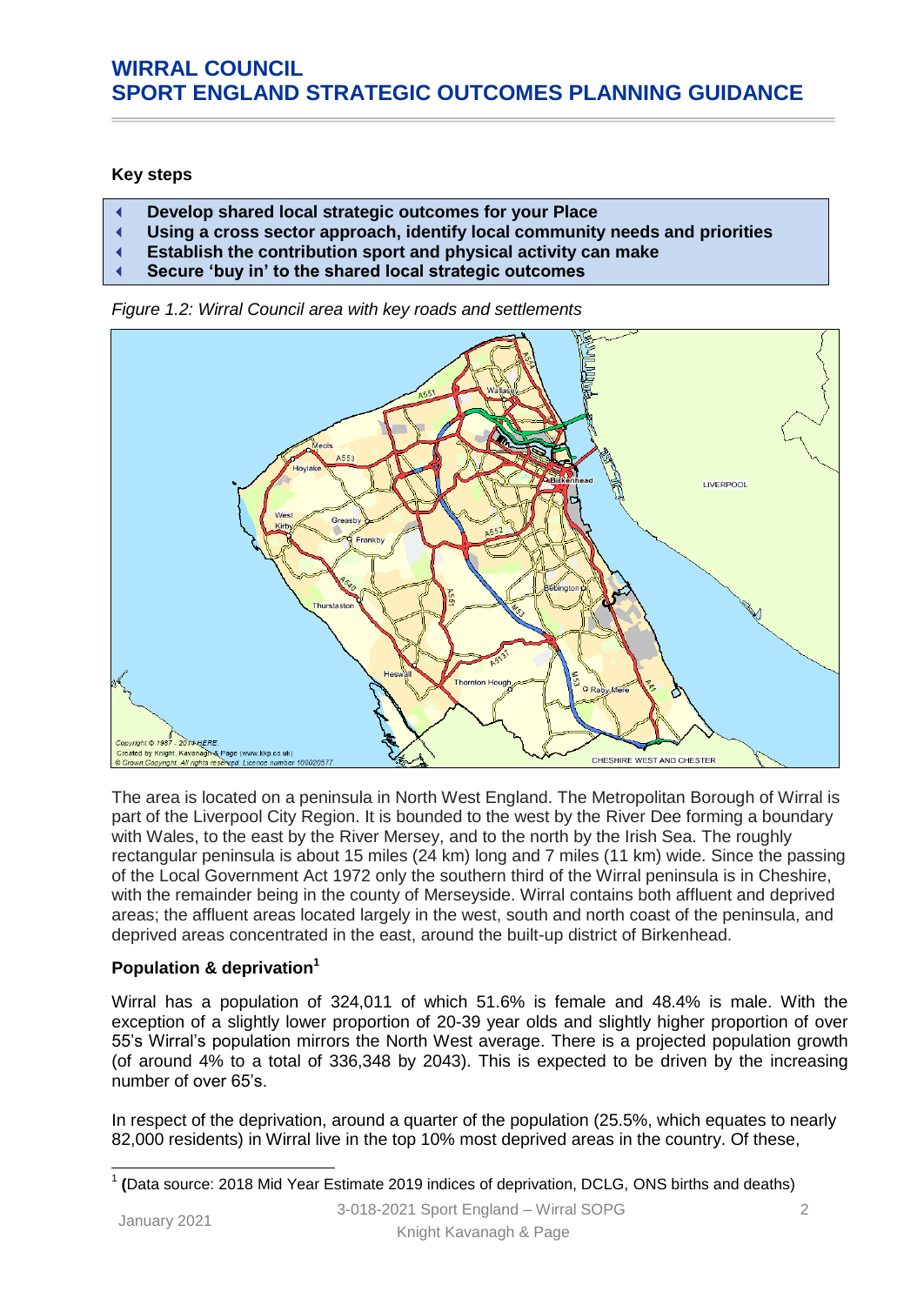65.1% live in its four most deprived wards; Birkenhead and Tranmere, Rock Ferry, Seacombe and Bidston St. James. Within these four, 84.9% of the total population live within the top 10% most deprived areas.

In respect of health deprivation (2016-18), life expectancy at birth in Wirral was 78.2 years for males (a decrease on 2015-17) and 82.0 years for females (an increase on 2015-17). This is lower than the national average which is 79.6 for males and 83.2 years for females. At this time Rock Ferry was the ward with the lowest life expectancy at birth for both males (72.2) and females (77.3); Heswall was the ward with the highest life expectancy at birth for males (84.3) and Pensby & Thingwall was the one with the highest life expectancy at birth for females (88.0). These serve to illustrate that, at its most extreme, there is a difference of 12.1 years for men and 10.7 years for women between the lowest and highest life expectancy within the Borough.

Further, in the most deprived parts of Wirral the onset of poor health begins at age 54 for men and 56.5 for women, up to 13 years before state pension age. Despite life expectancy having increased rapidly over the last few decades, healthy life expectancy has not increased, but rather decreased, for both Wirral and England. Therefore, these additional years of life are being spent in poorer health and adding more strain to health and social care resources.

Adult obesity rates in Wirral are below regional but above national averages. As with many other areas, child obesity rates increase significantly between the ages of 4 and 11. Approximately one in 10 (10.2%) of children in Wirral are obese in their reception year at school while 13.8% are overweight at this point. By Year 6 this rises to just under one in 5 (18.9%) obese and 15.2% overweight. In total, by Year 6, more than one third of young people (34.1%) are either overweight or obese.



*Figure 1.3: Child weight – reception and year 6*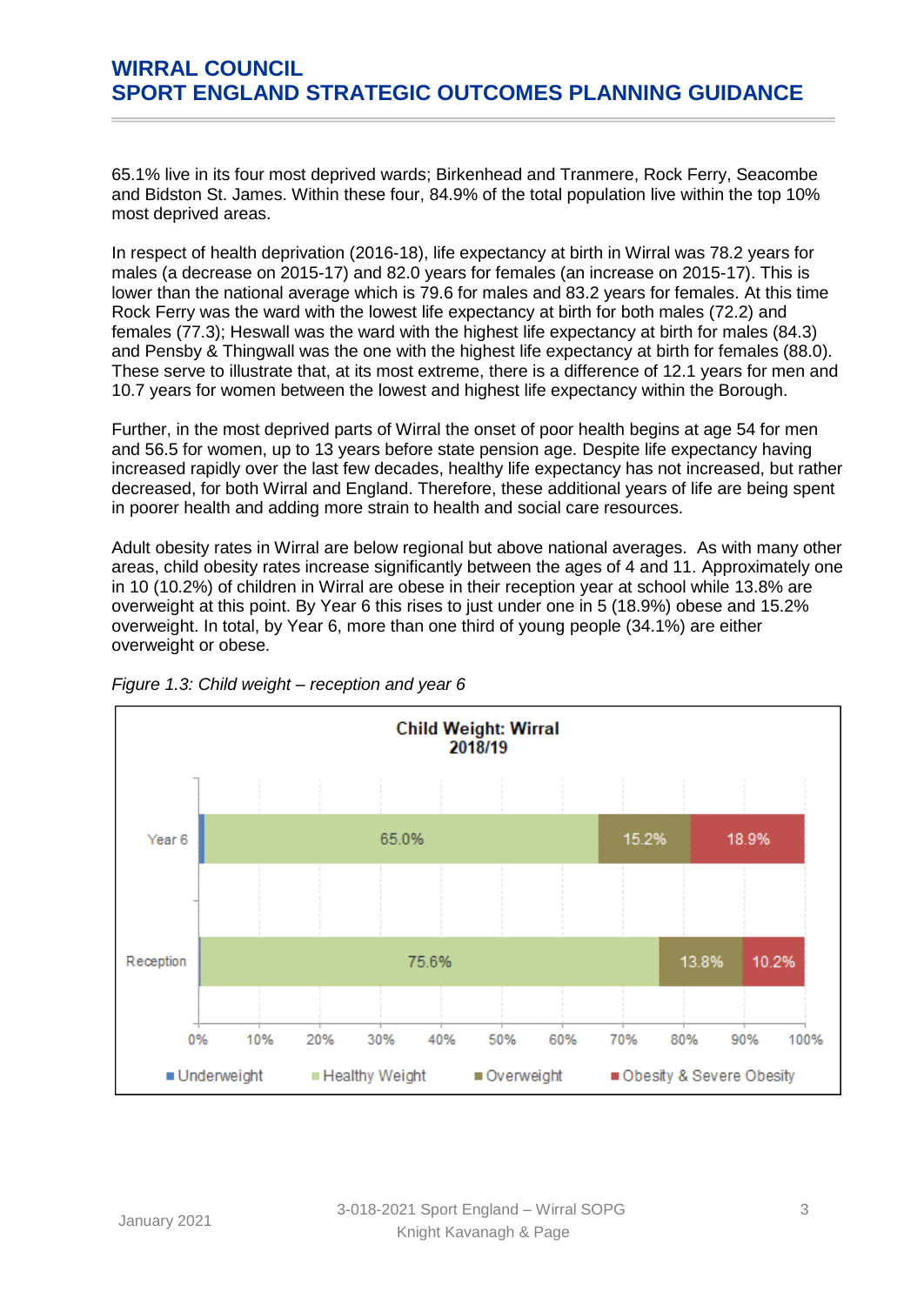## **WIRRAL COUNCIL SPORT ENGLAND STRATEGIC OUTCOMES PLANNING GUIDANCE**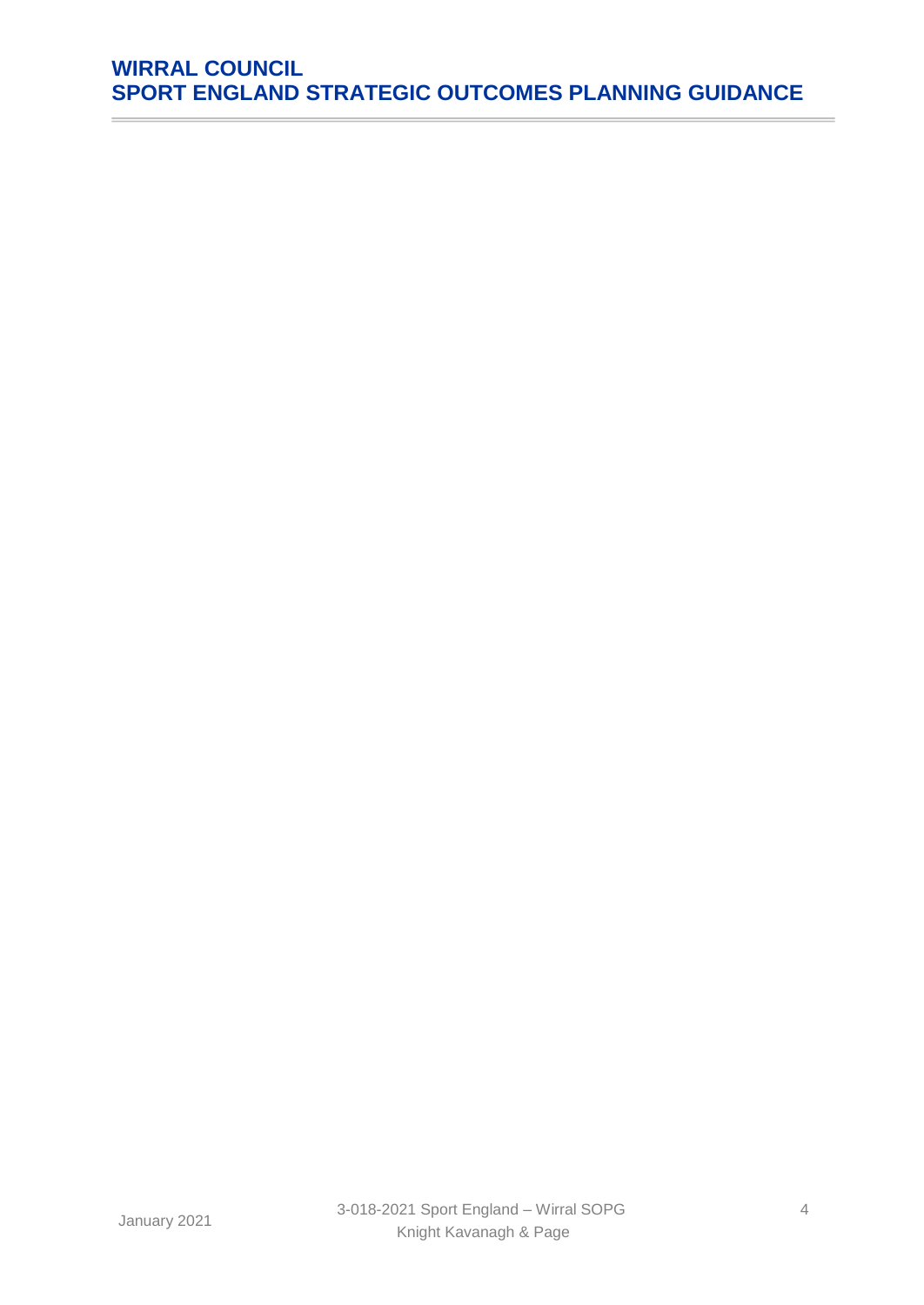## **Ethnicity (Data source: 2011 census of population, ONS)**

In broad terms, Wirral's ethnic composition differs from that of England as a whole. According to the 2011 Census of population, the largest proportion (97.0%) of the local population classified their ethnicity as White; this is considerably higher than the comparative England rate of 85.4%. The next largest population group (by self classification) is Asian, at 1.6% this is markedly lower than the national equivalent (7.8%).

## **Active Lives Survey 2019/20**

Sport England most recent Active Lives Survey data (2019/20) is based on 16+year olds taking part in walking, cycling, fitness, dance and other sporting activity. As identified in Figure1.4, a lower percentage of the Wirral population is inactive compared to England and North West and a similar percentage is considered to be active.





The Wirral intelligence service summarises Wirral as if it was 100 adults and 100 children.

In summary, the key facts identified from Wirral Intelligence Survey are:

| <b>Adults</b>                                   | <b>Children</b>                                                                                                                 |
|-------------------------------------------------|---------------------------------------------------------------------------------------------------------------------------------|
| 33 Adults will die before they are 75 years old | 36 10-11 years olds have excess weight                                                                                          |
| 27 people will die from cancer                  | KS4 achievement of England and Maths (9.4 grade)<br>difference between those eligible for free school meals<br>and their peers. |
| 26 will be physically inactive                  | 25 4-5 year olds have excess weight                                                                                             |
| 19 will self report has having high anxiety     | 19 children are in low income families                                                                                          |

See illustration overleaf.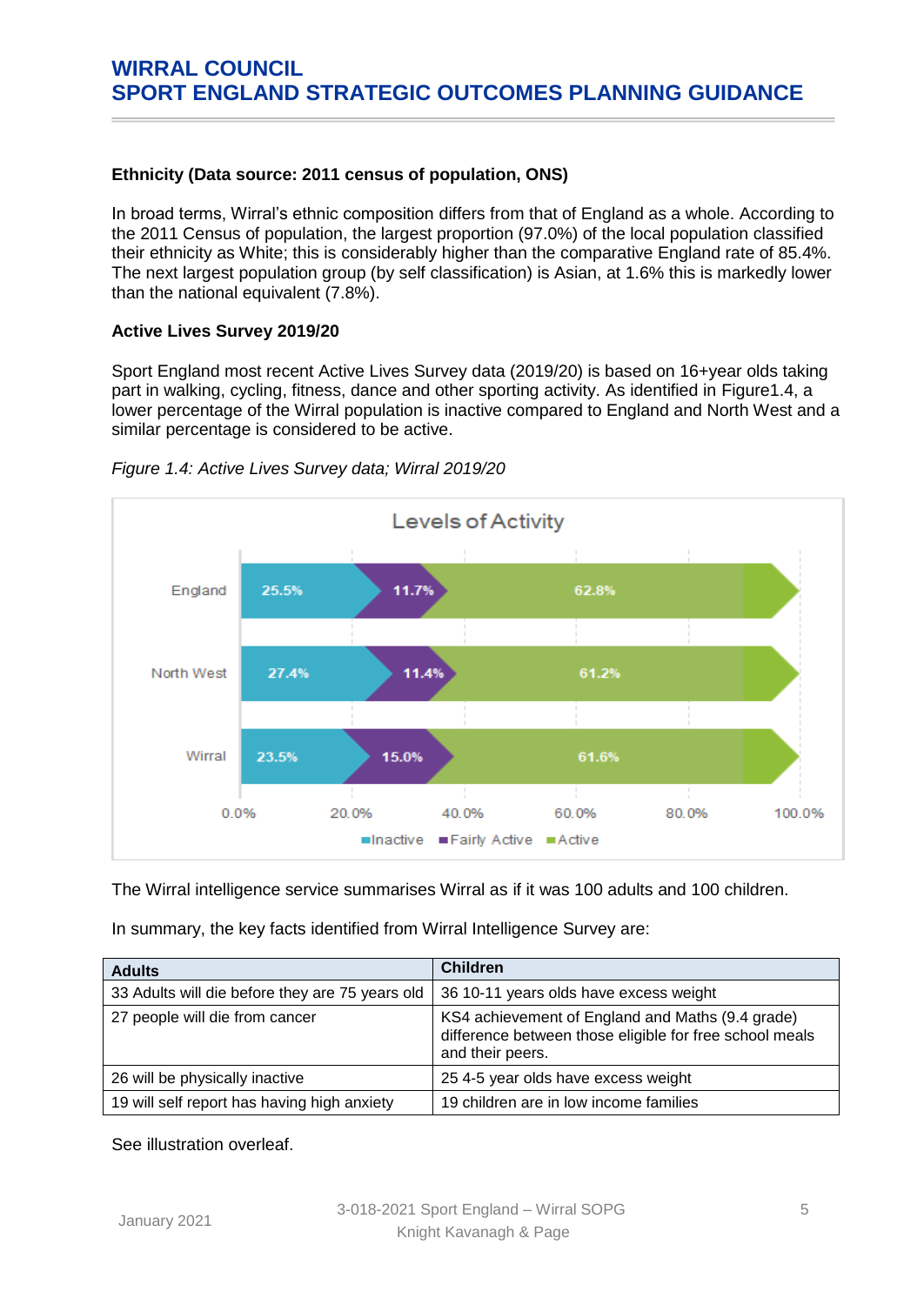## **WIRRAL COUNCIL SPORT ENGLAND STRATEGIC OUTCOMES PLANNING GUIDANCE**

*Figure 1.5: Summary of Wirral as a community of 100 adults and 100 children*



## *Governance arrangements: Wirral Council*

On 14 October 2019 Wirral Council decided to change its governance arrangements. It moved from a "leader and cabinet" system to a "committee system" in September 2020.

#### **Wirral Plan 2025**

The [Wirral Plan 2025](https://democracy.wirral.gov.uk/documents/s50062011/Appendix%201%20Wirral%20Council%20Plan%202025.pdf) sets out a series of 20 pledges which the Council and its partners will work to achieve by 2025, focusing on the following key themes:

- A prosperous, inclusive economy where local people can get good jobs and achieve their aspirations.
- A cleaner, greener borough which celebrates, protects and improves the environment and urgently tackles the environmental emergency.
- Brighter futures for young people and families regardless of background or where they live.
- Safe, vibrant communities where people want to live and raise their families.
- Services which help people live happy, healthy, independent and active services there to support them when they need it.

To ensure that the Council and partners deliver against the priorities set out in the Wirral Plan 2025, there will be regular measurements of performance. This can be compared to previous performance and that of other areas.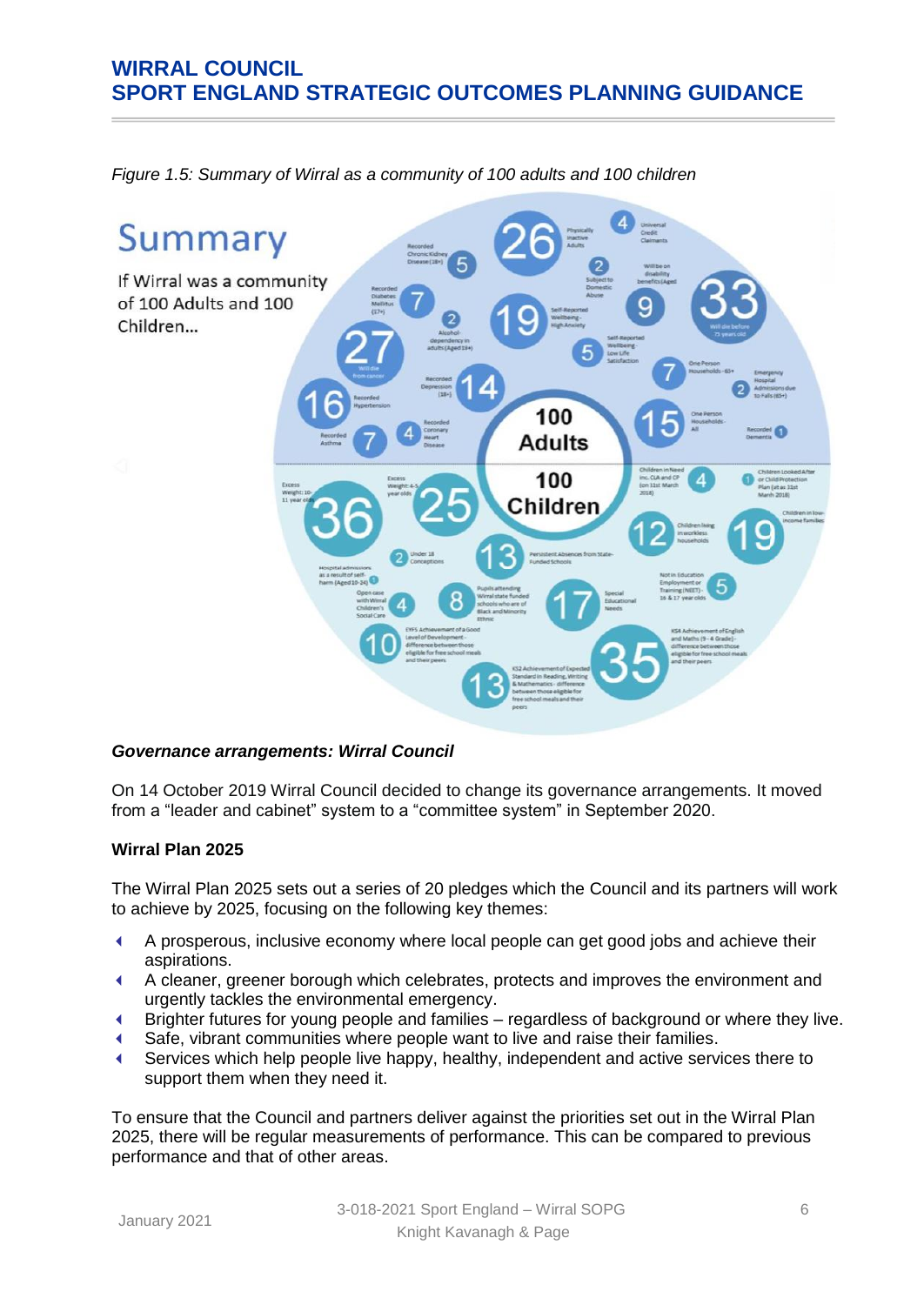The Council suggests that regularly reviewing performance will help it to:

- Identify and address areas of under-performance.
- Plan for the future.
- Ensure we deliver value for money.
- Be accountable to our customers and stakeholders.
- **I** Demonstrate transparency and good governance.

The vision is to secure the best opportunities and outcomes for residents, meaning that they will:

- Live in a safe, pleasant and clean communities where people want to live and raise families
- Live in a cleaner, greener borough which defends and improves the environment.
- Have access to services which help people live happy healthy independent and active lifestyles with public services there to support them when they need it.
- Benefit from a prosperous inclusive economy where local people can get good jobs and achieve their aspirations.
- Young people and families will have brighter futures regardless of their background or where they live.

The previous Wirral Plan (2015-20) had a series of pledges. Some key ones are identified below which suggest the importance of taking part in sport, physical activity and/or recreation can have and the areas which it has an influence within different directorates within the Council.

| <b>Wirral Plan Pledge</b><br>action plans: 2019-2020  | <b>Priorities</b>                                                                                                                         |  |
|-------------------------------------------------------|-------------------------------------------------------------------------------------------------------------------------------------------|--|
| Older People Live Well                                | Being an active part in strong, thriving, local communities                                                                               |  |
| Action Plan 2019-20                                   | Enjoying a happy home life                                                                                                                |  |
|                                                       | Being physically and emotionally healthy                                                                                                  |  |
|                                                       | Being financially secure                                                                                                                  |  |
|                                                       | Having better access to the right information and support                                                                                 |  |
| Action Plan - Vulnerable<br>Children reach their Full | Support children to live at home in their own community and preventing<br>them entering statutory social care.                            |  |
| Potential                                             | Children and young people enjoy good health and well-being into adulthood                                                                 |  |
|                                                       | Children who cannot live at home with their family, or extended family, live                                                              |  |
|                                                       | in homes where they feel safe, secure and supported to reach their full                                                                   |  |
|                                                       | potential.                                                                                                                                |  |
| Action Plan - People with                             | People with disabilities live independent lives                                                                                           |  |
| disabilities live                                     | Young People and Adults with disabilities have access to employment and                                                                   |  |
| independent lives                                     | are financially resilient                                                                                                                 |  |
|                                                       | All people with disabilities have choice and control over their lives                                                                     |  |
| Wirral Plan 2019-20                                   | <b>Increasing Employment Opportunities</b>                                                                                                |  |
| Action Plan - Growth                                  | Workforce skills match business needs                                                                                                     |  |
|                                                       | Growing competitive businesses                                                                                                            |  |
| Healthier lives strategy                              | Our Ambition: "We want all of our residents to have a good quality of life<br>and live healthy lifestyles in clean and safe environments" |  |
|                                                       | Facilitate a system wide approach to reducing smoking in Pregnancy                                                                        |  |
|                                                       | Reduce the impact of alcohol misuse on individuals and communities                                                                        |  |
|                                                       | Increase the number of people with a healthy weight                                                                                       |  |
|                                                       | Support people to take more control of their health and wellbeing                                                                         |  |
| <b>Community Services are</b>                         | Inspiring people to become more involved in their communities                                                                             |  |
| joined up and accessible                              | Encouraging more people to volunteer in Wirral                                                                                            |  |
|                                                       | Working together to remove barriers                                                                                                       |  |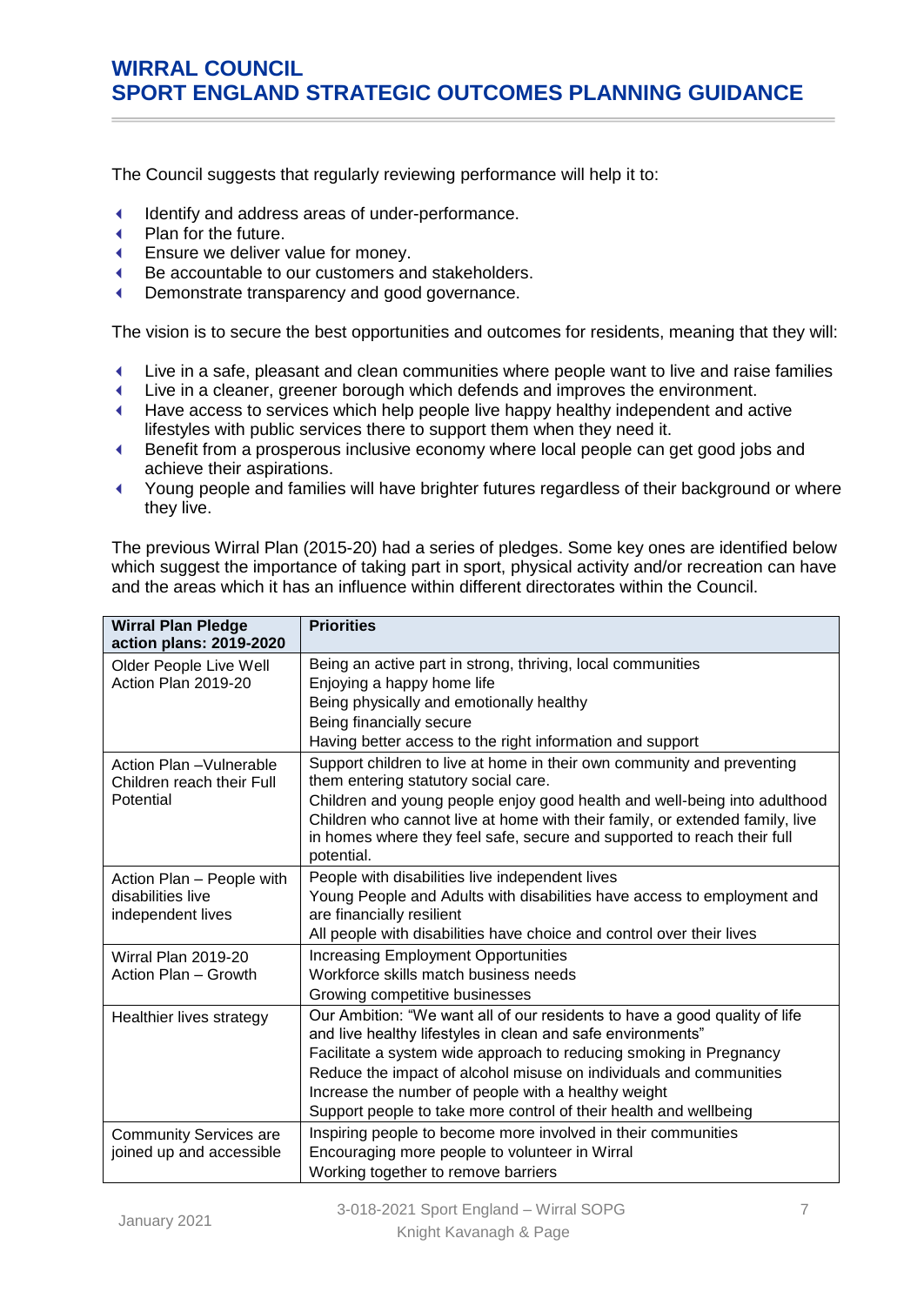## **WIRRAL COUNCIL SPORT ENGLAND STRATEGIC OUTCOMES PLANNING GUIDANCE**

*How Wirral Council intends to do this*



## **Development of a sport and physical activity strategy for Wirral (formerly the Leisure Strategy) 2020**

The key focus of the strategy is to set out the priorities for sport and leisure facilities, services and activities. It also seeks to redress the balance between being a provider of facilities and tackling inequality through preventative, outreach and early intervention work across services. It is not a statutory requirement to have a strategy, but it is (correctly) seen as good practice to outline the Council's plans for leisure services for the period 2020-2025 based on the evidence base and emerging COVID19 landscape.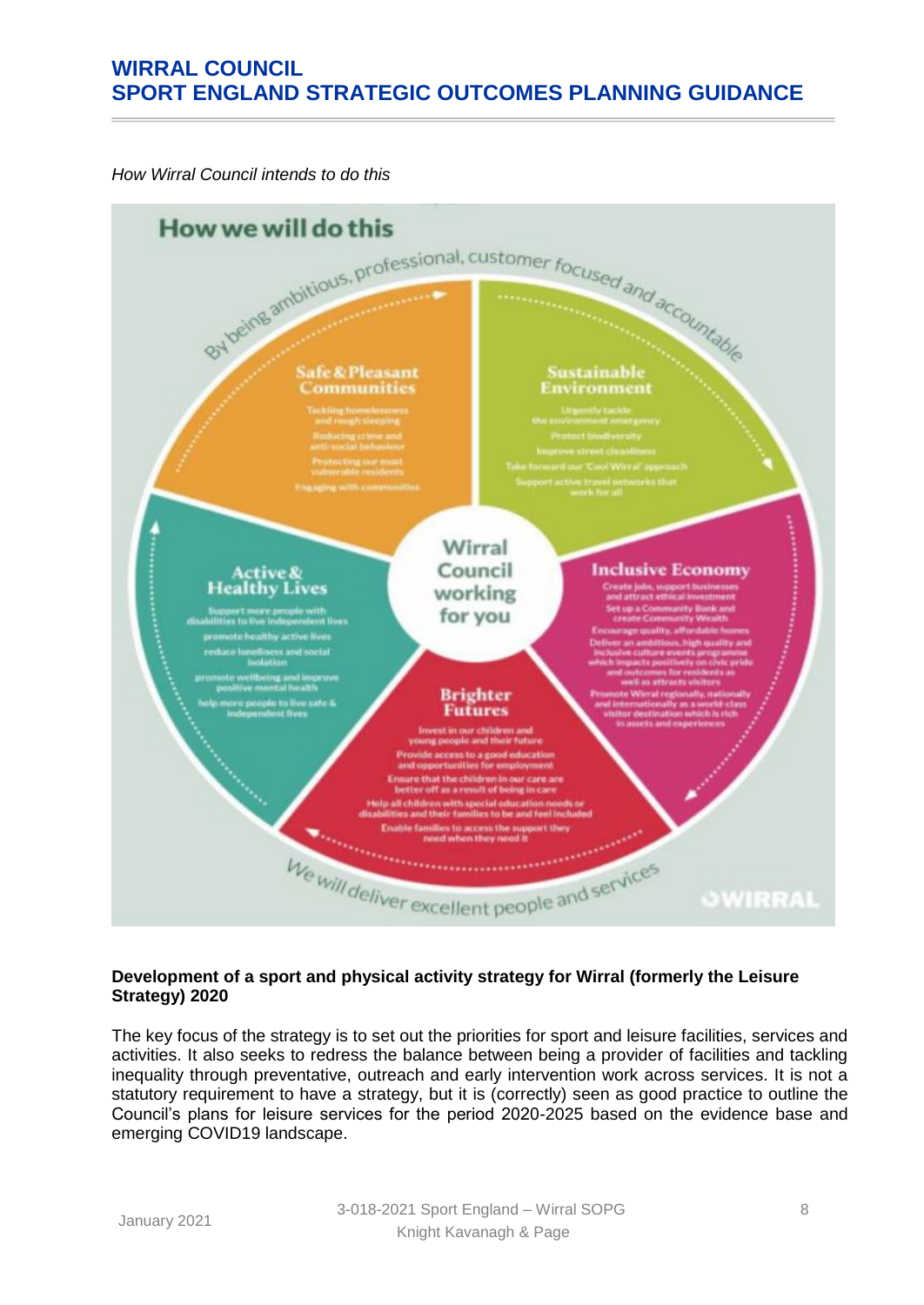The stated vision is: "To work with residents and partners to provide accessible and affordable services that help to make physical activity a part of everyone's everyday lives".

The Strategy represents an important next step in how WC helps residents to take up physical activity and remain active throughout their lives. It has four key strategic 'active' priorities:

- *Active people* to increase participation in sport and physical activity among Wirral residents, working to reduce barriers and recognise the benefits of an active lifestyle by providing relevant and accessible activities targeting residents and communities with the highest identified needs.
- *Active partnerships* to develop strong partnerships and community networks to support the delivery of a dynamic and cohesive offer that provides inclusive activities for people of all abilities.
- *Active place* to provide modern, accessible, affordable, energy efficient facilities offering a quality experience that encourages our residents to be more active more often.
- *Active open spaces* to influence place shaping to ensure a network of high quality and accessible spaces that make it easier for people to be active.

It expands on these priorities to describe what the Council is aiming to achieve and deliver. A high-level delivery plan has been developed to guide strategy implementation. A more detailed action and delivery plan will be completed following full consultation with residents, communities and other stakeholders and development of a comprehensive needs assessment. The final strategy will be outcomes based and monitored and refreshed annually in recognition of the success or otherwise of delivering on its aims, objectives, and targets, changing policy landscape, resources, partnerships and ongoing Covid-19 implications

Consultation with senior officers and councillors indicates an in-depth understanding of the wide and varied needs of local residents. The requirement to address health inequalities is universally acknowledged. It is also recognised that levels of need in different parts of the Authority area are totally different and that any future provision should take account of local variations and not be a provided in a 'one size fits all' format.

Another example is the clear understanding within WC that the Council's role is to provide statutory services for families and young people having difficulties. There is a consistent view that discretionary services such as sport and leisure should be better-utilised to reduce the extent to which families go on to require such services and to mitigate the position for those already 'in the system'.

It is also recognised that, in general, people who take health and wellbeing seriously (for themselves and their families) are often those who socially, financially and in the context of life outlook, have a wider range of choices in the first instance. They tend to be relatively financially stable (this may change in the shorter term because of the impact of the Covid pandemic) have good social networks and positive relationships. They live longer and have better life chances. A consultation acknowledged role of the Council is to enable those in areas of higher deprivation to aspire to and have the same life chances as others who are more affluent and enjoying healthier lifestyles in the authority.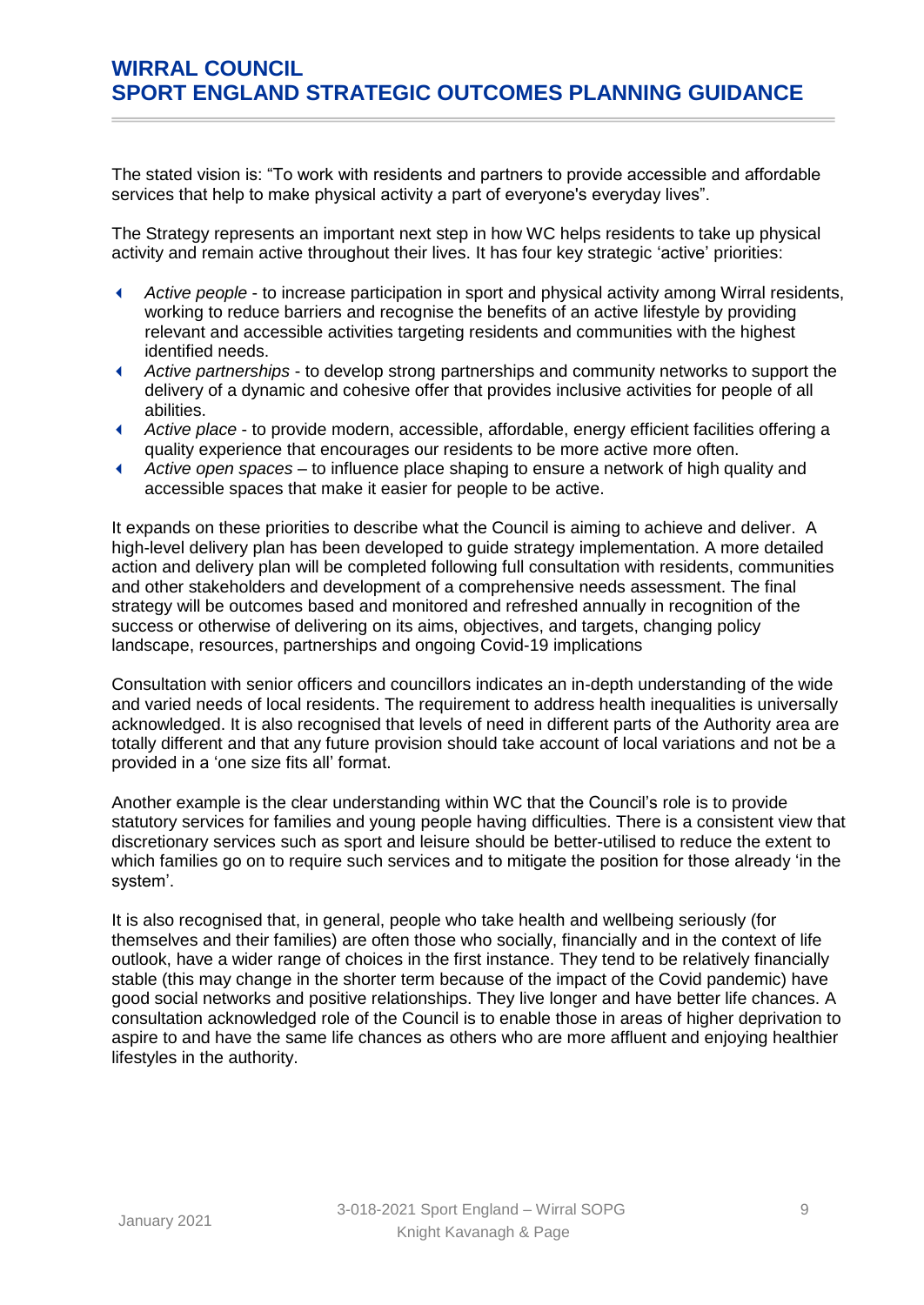## **Summary – Stage 1**

#### **Develop an understanding of the wider local strategic outcomes for your place**

Strategic outcomes have been identified and examined at a corporate level (Wirral Plan 2025 and the delivery framework) and in relation to the specific areas of health and physical activity (sport and physical activity strategy and draft indoor and built facilities strategies). This has been combined with analysis of the demographic profile of the Borough, and consultation with senior Council officers.

Reducing inequalities across the borough and improving the health and well-being of **all** residents are the main shared strategic outcomes where there is potential for WC's leisure team to demonstrate impact based upon implementation of the Wirral Plan 2025.

#### **Using a cross sector approach, identify local community needs and priorities**

Review of the Council's strategic documents suggests an increasingly cohesive approach to developing local strategic outcomes, built upon a joint understanding of the need to reduce inequalities across the Authority. The Sport and Physical Activity Strategy clearly identifies aims to redress the balance between being a provider of facilities and tackling inequality through preventative, outreach and early intervention and prevention work - across services.

The Wirral Plan 2025 identifies active and healthy lifestyles as part as a key component of its objectives.

Community need and priorities are set out in the abovementioned documents, and evidence suggests that strategy development in Wirral is increasingly the result of a cross sector approach. There is a consistently espoused policy thread related to the ambition to increase levels of physical activity across the Borough whilst, as noted earlier, also recognising that one size does not fit all. KKP's review of strategic evidence demonstrates a clear and consistent policy thread through from the Wirral Plan, Public Health Annual Report through to the Sport and Physical Activity Strategy.

#### **Establish the contribution sport and physical activity can make**

WC's Sport and Physical Activity Strategy 2020 has established a framework and the Council is in the process developing the action plan which will represent an important next step in how it (and partners) help residents to take up physical activity and remain active throughout their lives. It is clear that this strategy needs to make reference to, and build up, the draft indoor and built facilities, playing pitch and open spaces strategies as all three are predicated upon extensive consultation. Many senior managers recognise the importance of and role of walking and cycling with regard to health and wellbeing.

The vision and objectives set out in the Sport & Physical Activity Strategy reflect a considered approach to addressing inactivity, which starts to build on previous practice in the borough and correlates more directly with health and well-being outcomes. Further work and support are required to develop insight around community needs and wants in respect of addressing inactivity, especially in those areas of higher deprivation, where inequalities abound.

#### **Secure 'buy in' to the shared local strategic outcomes**

The Council's Plan 2025 demonstrates corporate buy in to shared outcomes in respect of health & well-being by determining that residents will have access to services which help people live happy healthy independent and active lifestyles with public services there to support them when needed. The translation of the overarching Sport and Physical Activity Strategy into specific policy actions, working across directorates and with elected member representation should ensure and secure buy in to shared local outcomes.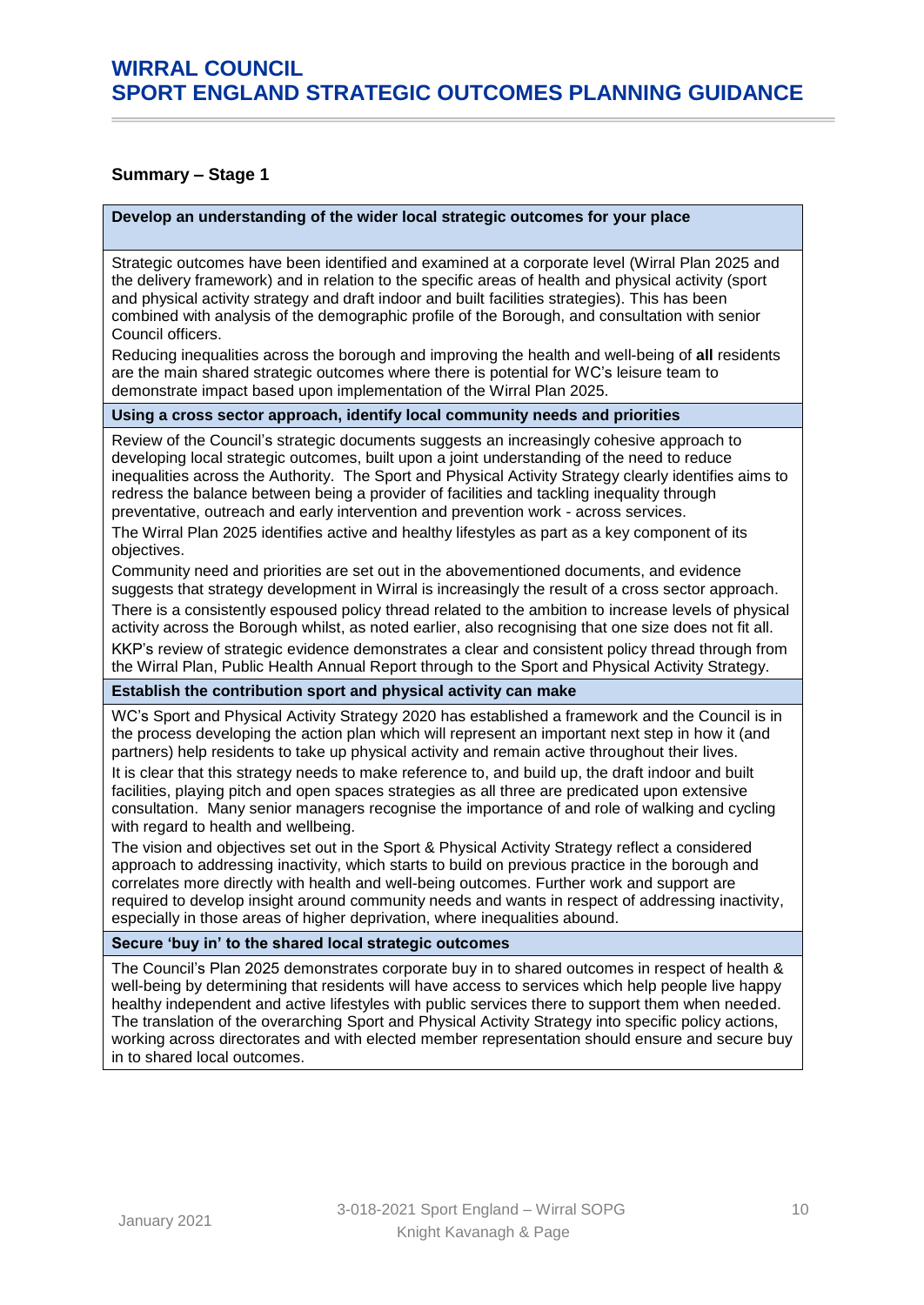## <span id="page-15-0"></span>**STAGE TWO - INSIGHT**

#### **Key steps**

- Gather insight from the local community and stakeholders to identify barriers and opportunities for behaviour change
- Consider the contribution from the wider physical and social environment
- Establish where you are now and where you want to be in the future
- Agree the objectives needed to contribute to shared local strategic outcomes

#### **Wirral Draft Local Plan 2020-2035**

The Government requires each local planning authority to produce a local plan and then review it at least once every five years to ensure that it is up to date. It sets out policies and proposals to guide the future development of the Borough over that time. It will set out where future development will take place, and allocate land for housing, employment, mixed-use and other development. It will also seek to protect the most important characteristics of the Borough, by preserving its unique natural and historical assets from development.

The new Local Plan for Wirral is being prepared to shape the future of the borough for the 15 year period from 2020 to 2035. The latest stage was publication of a Local Plan Issues and Options document for public consultation. It addresses a wide range of issues, from strategic planning matters that affect the whole local authority area right through to finer detail related to the design of specific developments on individual sites.

#### **Wirral Council Draft Indoor and Built Facilities Strategy - December 2019**

The overall aim of the BFS is to locate the right sport and physical activity facilities in the right places to ensure that the maximum number of local people take part in regular, meaningful physical activity. These facilities will also need to be set up to achieve short, medium and longerterm financial goals. The council has an aspiration and need to consider its facilities planning, particularly in the context of its current and growing population and the changing economic and demographic profile of the area - particularly via its Local Plan, which will be submitted to the Secretary of State during 2020.

Key strategic issues raised by the BFS Needs Assessment in alignment with Sport England's Planning Framework include the following:

#### *Protect*

 Commit to making the identified short and medium-term investment in maintenance and refurbishment to protect and improve existing WC public sports facilities.

#### *Enhance*

- Ensure that Council owned/managed facilities make a progressively greater (and measured) contribution to reducing health inequalities and are fully accessible to people from all the Borough's communities through targeted initiatives, appropriately targeted concessionary pricing, programming and staff training.
- Ensure that all school sports facilities are made fully available for community use (through binding, appropriate and detailed community use agreements) and that an agreed minimum level of availability is agreed.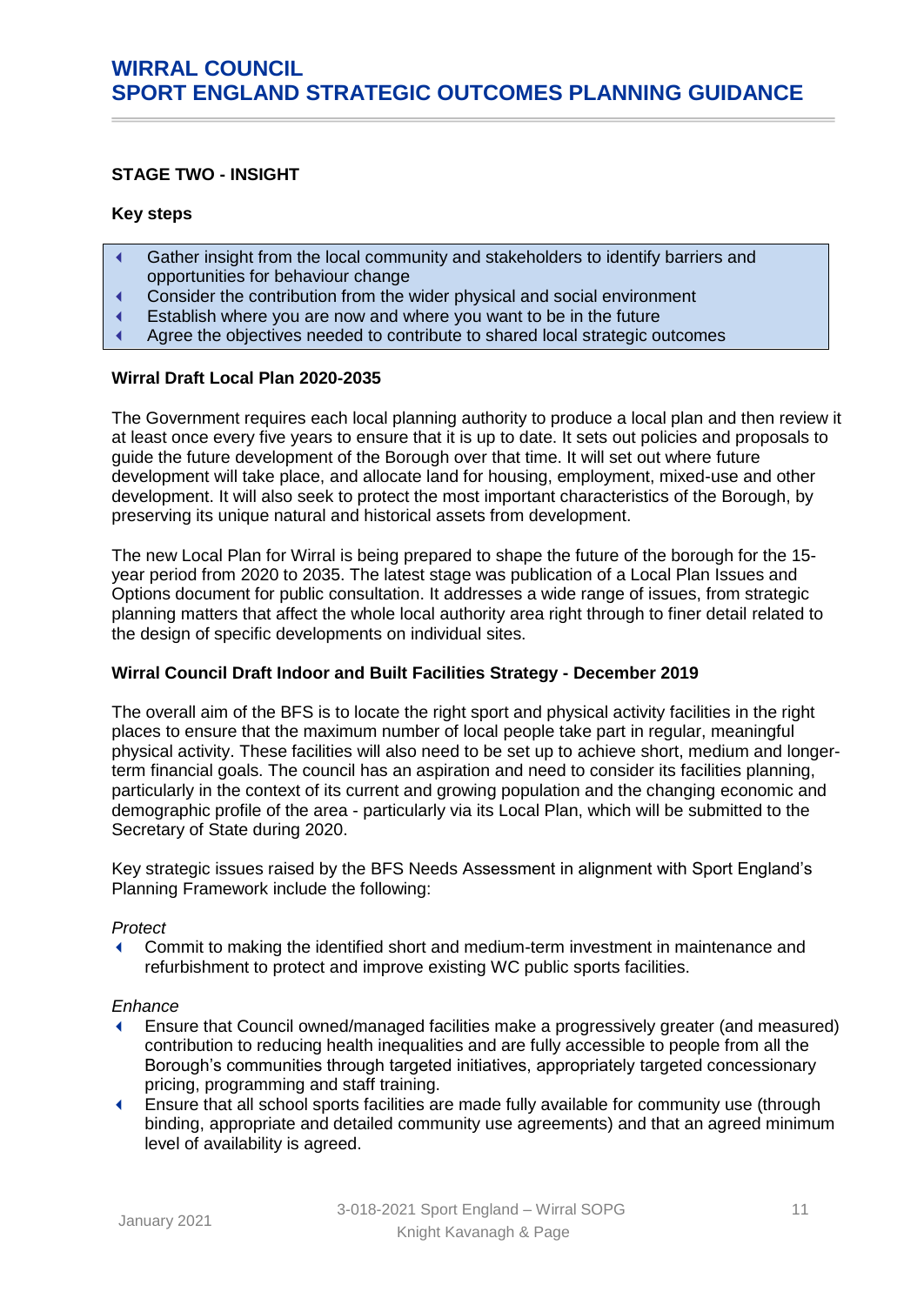- Link this, wherever feasible, directly to judicious investment in improving the quality of school sports halls (and associated changing provision) particularly if/where other facility plans are likely to lead to increased reliance on the school stock both overall and in specific localities.
- Support other developments (via planning and officer expertise) which assist in increasing the level and quality of provision catering for sport and physical activity in the wider community (specifically in sports including gymnastics, sailing and athletics).
- Continue to work with the LTA to create a flexible solution to enhance the viability, financial sustainability and contribution to increasing participation in tennis and other sports at the Indoor Tennis Centre.

#### *Provide*

- Given that WC owned swimming facilities are collectively ageing and, in some cases, reaching the end of their useful life and in need of significant investment over the lifespan of the Local Plan, commission a long-term Borough master plan for swimming facilities in the Authority. This should be done with a view to the creation of an appropriately located and specified stock which will accommodate a high volume of swimming lessons, club activity and the full range of public swimming opportunity.
- Link this (in terms of physically co-terminus provision) to a review (and improvement of) health and fitness provision (fitness rooms and studios) and, as appropriate other indoor sports/activity spaces. This should be done both in the context of servicing existing demand with high quality provision and with a view to addressing the next phase of fiscal improvement and efficiencies in respect of the net cost of Council leisure centre provision.

#### *Other/general*

- Improve the breadth, depth and quality of performance management data collected (and shared) and the associated analysis of facility usage to inform future marketing, promotion, programming and pricing etc.
- Working with the Wirral Sports Forum and specific NGBs, create a workforce development plan to counter shortfalls in volunteers, officials and coaches across a range of sports.

## **Wirral health and wellbeing 2017**

This year's Public Health Annual Report 'Expect Better', focuses on the inequalities in life expectancy across Wirral. It recommends that Wirral partners, health and social care organisations and residents put prevention first by supporting each other to live healthier lives.

The Wirral Plan 2020, thus, pledges to:

- Reduce the number of people who smoke in Wirral.
- Reduce the impact of alcohol misuse on individuals and communities.
- Increase the number of people with a healthy weight in the borough.
- Support people to take more control of their health and wellbeing.

The Plan asks that Wirral residents take control of their own health and wellbeing by:

- Following health advice.
- Making use of the many opportunities to improve their wellbeing that Wirral offers.
- Seeking appropriate treatment for their symptoms.
- Attending offers for vaccinations and screening tests.
- Most of all, expecting better for their own health and that of their families.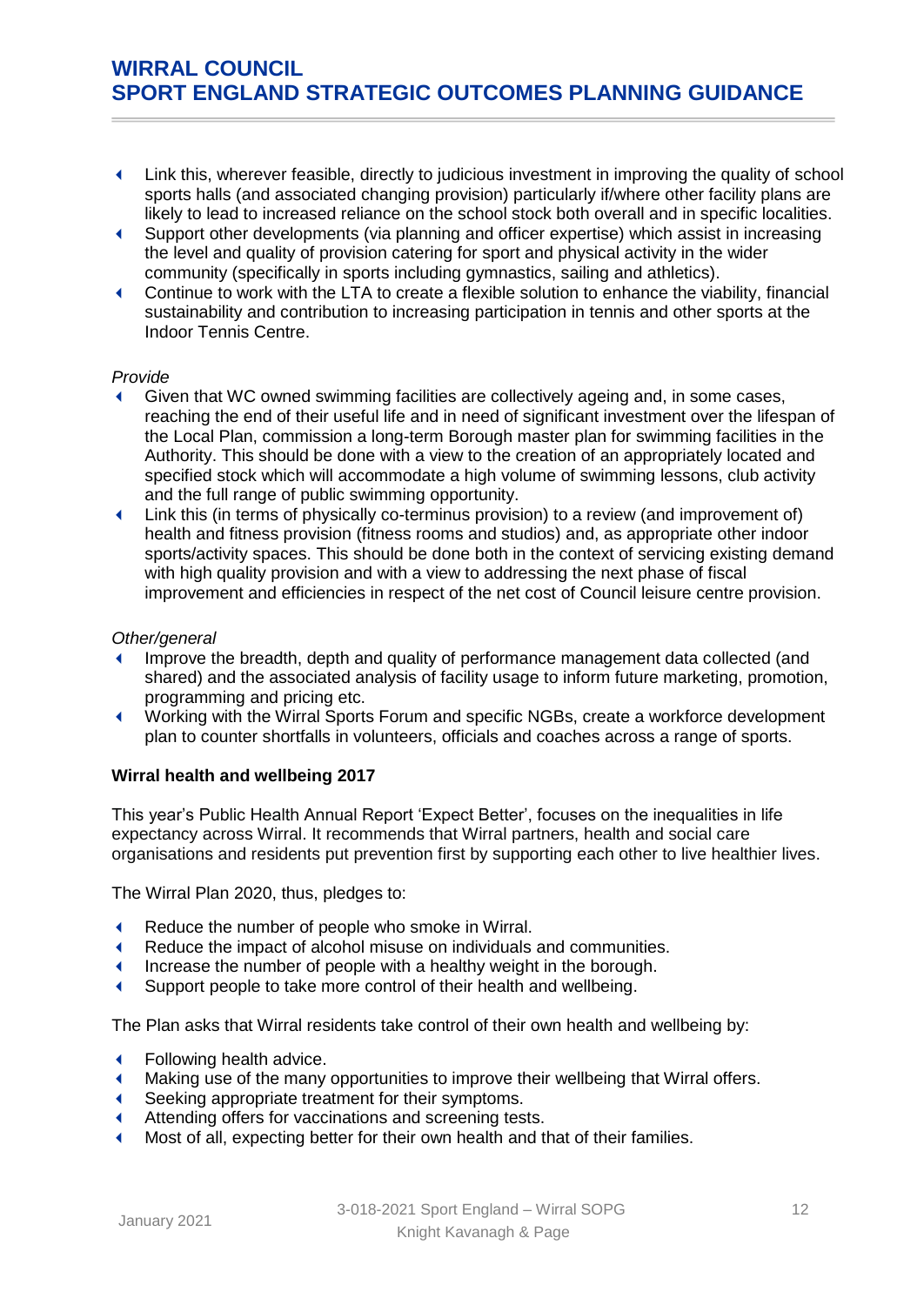The recommendations highlight potential measures to reduce avoidable deaths across Wirral. It is, however, in no way exhaustive. It is recognised that, in reality, there will always be some deaths from avoidable causes simply due to the range of factors that impact on people's lives. including lifestyle, health beliefs, availability and access to healthcare, accidents, etc.

This said, reducing avoidable deaths by improving the health of the population and reducing or delaying the onset of long-term conditions, such as heart disease, chronic obstructive pulmonary disease, etc., is an essential part of increasing the quality of life for local people, whilst helping to reduce the impact of an ageing population on health and social care services

## **Wirral open space draft standards report-2019**

This has been prepared in accordance with the National Planning Policy Framework (NPPF); which sets out the Governments planning policies for England. In order for planning policies to be 'sound' local authorities are required to carry out a robust assessment of need for open space, sport and recreation facilities<sup>2</sup>. Paragraph 96 of the NPPF refers to the need to identify qualitative or quantitative deficiencies or surpluses of open space. This was undertaken in 2019 in Wirral.

For mapping purposes and audit analysis, Wirral is divided into eight sub-analysis areas based on the Councils Local Plan settlement areas. This allows more localised examination of open space surpluses and deficiencies and local circumstances and issues to be taken into account. The areas and their populations are shown in the table below.

| Settlement area                   | Population (2019) |
|-----------------------------------|-------------------|
| <b>Birkenhead Commercial Area</b> | 2,231             |
| Birkenhead Suburban Area          | 89,334            |
| Bromborough Eastham Urban Area    | 55,765            |
| Heswall Urban Area                | 28,467            |
| Mid Wirral Urban Area             | 53,581            |
| Rural Area                        | 7,084             |
| Wallasey Urban Area               | 61,083            |
| West Kirby Hoylake Urban Area     | 25,250            |
| <b>Wirral</b>                     | 322,796           |

#### *Table 2.1: Population by analysis area*

The following provides a summary on the key findings through the application of the quantity, quality and accessibility standards. It incorporates and recommends what the Council should be seeking to achieve in order to address the issues highlighted.

*Recommendation 1: Sites helping or with the potential to help serve areas identified as having gaps in catchment mapping should be recognised through opportunities for enhancement Recommendation 2: Ensure low quality/value sites helping to serve potential gaps in accessibility catchments are prioritised for enhancement* 

*Recommendation 3: Recognise low quality and value sites and how they may be able to meet other needs*

 2 Playing pitches are the subject of a separate assessment prepared by the Council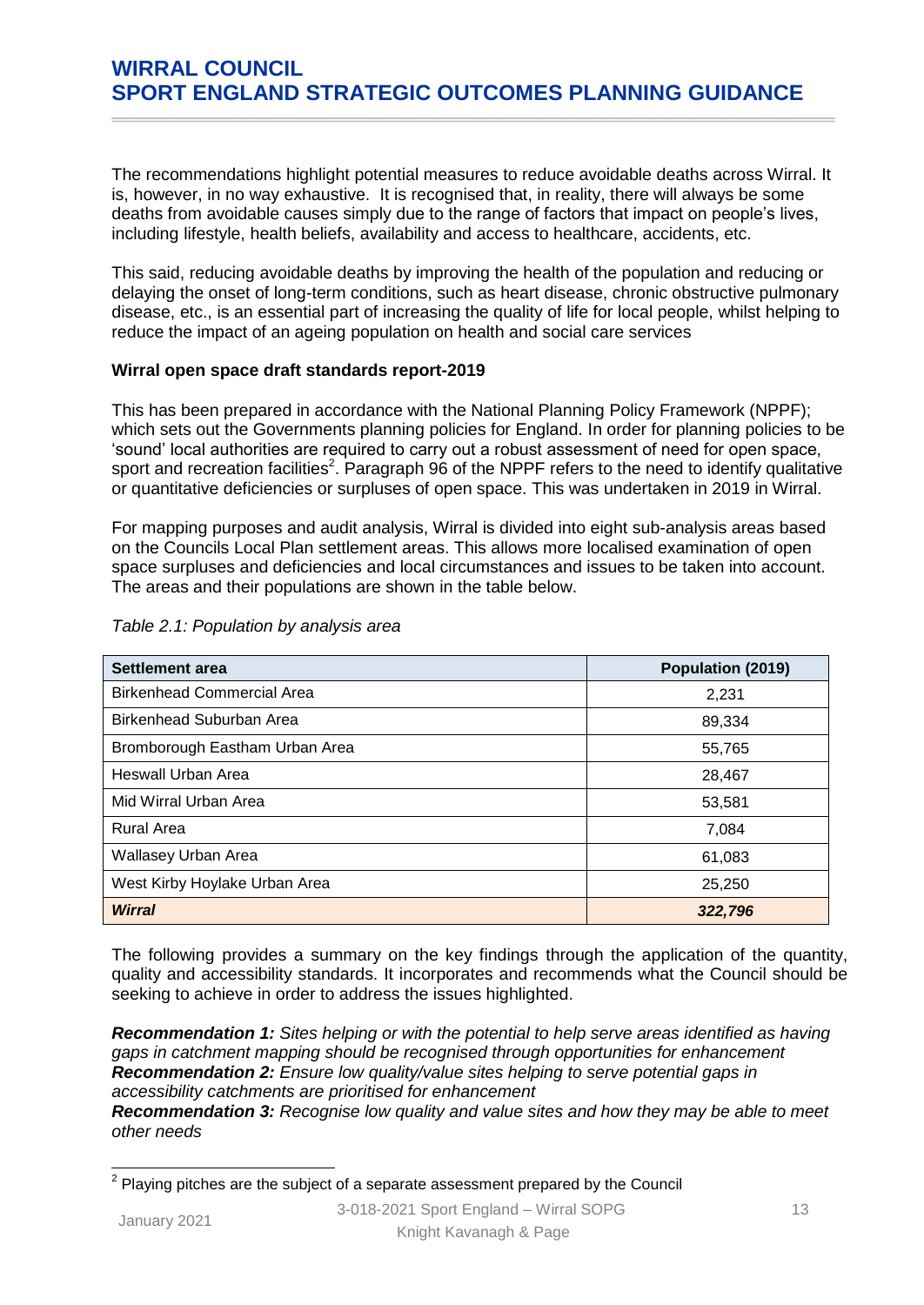If no improvement to quality and/or value can be implemented for sites identified as low quality and/or value, a change of primary typology should be considered. If no requirement for another type of open space site is recognised, or it is not feasible to change the primary typology of the site, then the site could be potentially redundant/ 'surplus to requirements'.

For instance, 141 parks, natural, amenity and play sites are identified as either lower quality and/or value. This includes 18 which receive no quality/value score due to being predominantly observed as inaccessible.

## **Wirral Playing Pitch Strategy (2016)**

The Strategy is in two parts: an Assessment Report, setting out the latest background information for each sport; and a Strategy and Action Plan, setting out a series of initial recommendations for further consideration by a Steering Group, which will be chaired by the Council's Strategic Hub. The Strategy shows that there is still strong and increasing demand for the use of a full range of facilities. There is a particular shortage of football pitches across the Borough, as well as more localised shortfalls for cricket and rugby union and growing demand for hockey. Demand for bowls and tennis is currently being met, although qualitative improvements for tennis will be required in the future.

The Strategy goes on to conclude that there is a need to protect levels of provision; improve quality where possible, to create additional capacity; and, if viable, create access to school sites or bring some disused sites back into use, if the needs identified are to be fully met. The revised Strategy will support Wirral Plan pledges related to leisure opportunities for all; helping residents to live healthier; and will contribute towards an attractive local environment; and delivers one of the agreed actions of the Wirral Parks and Open Spaces Strategy.

WC is currently in the process of updating the PPS; the new strategy is due for completion in August 2021. Extensive consultation is being undertaken with residents, sports clubs and national governing bodies of sport which will not only ensure compliance with Sport England's NPPF requirements, but will also help the Council to better understand local need.

## **Grassroot football report 2020**

There is a recognition of the importance of football to local communities. Working with the local community, officers have developed a business case and are applying for grants to the Football Foundation for the first two priority AGP proposed sites at Woodchurch Leisure Centre and Wirral Tennis Centre, Bidston. There is a need for match funding from WC's capital programme.

Further developments will follow the development of a business case and grant application process to the Football Foundation, for the remaining three priority sites Leasowe, Arrowe Park and Bromborough. Again, this will be subject to Council approval for the match funding from the capital programme.

All the strategies cited above are predicated on extensive local consultation. The draft Indoor and Built Facilities Strategy notes that WC owned swimming facilities are collectively ageing, in some instances reaching the end of their useful life. Most will, at the very least, be in need of significant investment over the lifespan of the Local Plan. There is, thus, a need to commission a long-term Borough master plan for swimming facilities. The Strategy also identifies the requirement to improve the breadth, depth and quality of performance management data collected (which will enable the WC to assess impact and target resources in line with its identified corporate responsibilities).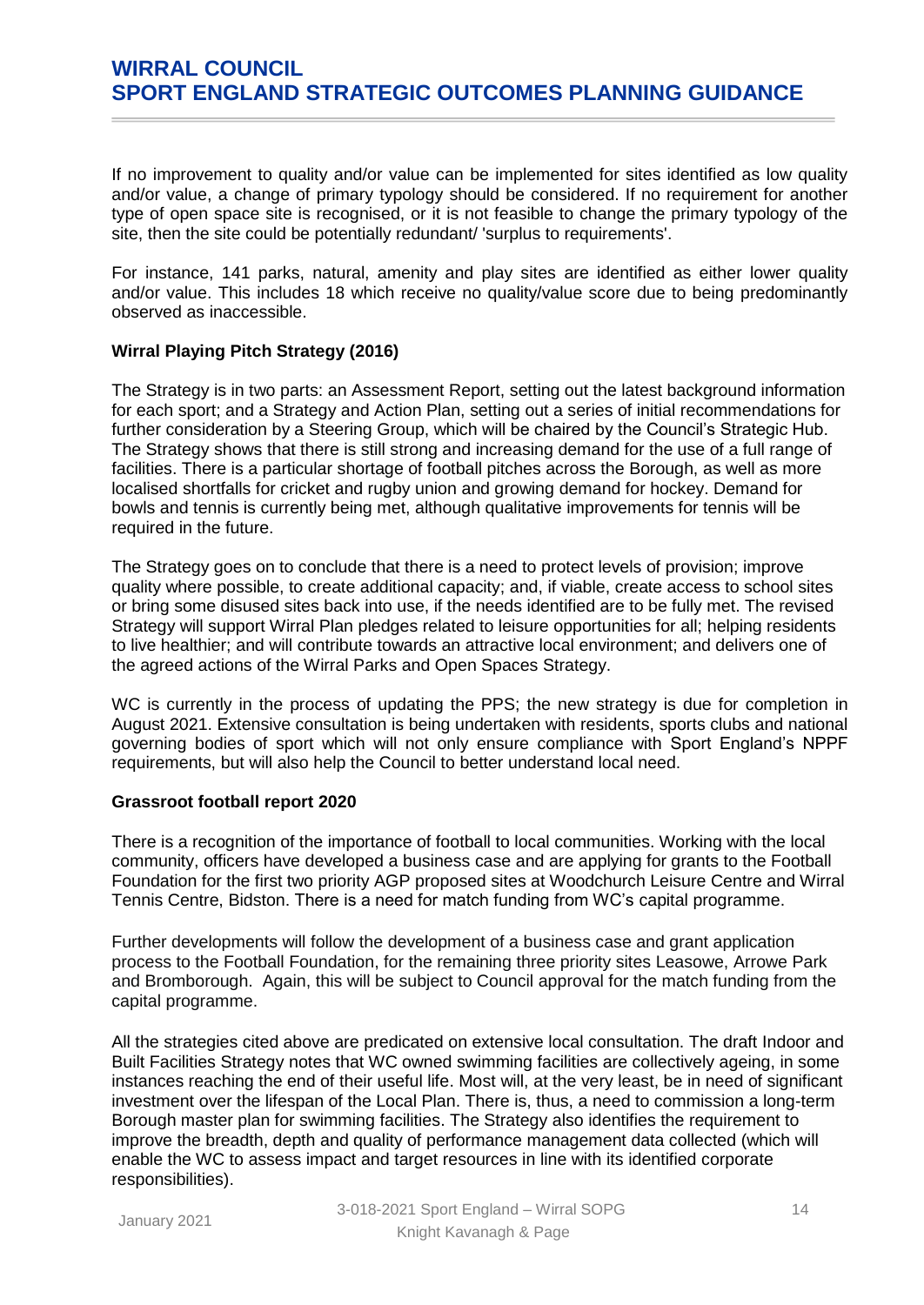## **Summary: Stage 2 - Insight**

**Gather insight from the local community and stakeholders to identify barriers and opportunities for behaviour change**

Analysis above highlights that WC has a robust evidence base in respect of barriers and opportunities in relation to its facilities infrastructure. These studies are informed by extensive consultation with communities and stakeholders, meeting relevant guidance and provide a defensible position within the Council's Local Plan evidence base.

In respect of its broader sport and physical activity strategy, community consultation will take place before the strategy is published (due in June 2021) and therefore WC should ensure that the future range of interventions to address inactivity is informed by ongoing research.

**Consider the contribution from the wider physical and social environment**

The Draft Open Spaces Assessment and Standards Paper (2019) and the recently commissioned PPS (due August 2021) considers the wider physical environments across Wirral. Walking, cycling and active travel were raised as concerns and important elements during consultation with senior managers. There is a specific keenness to develop cycle routes (and get them better used) across Wirral.

The Sport and Physical Activity Strategy identifies Active Place and Active Open Spaces with a view to encouraging residents to be more active more often and provide a network of high quality and accessible spaces that make it easier for people to be active.

#### **Establish where you are now and where you want to be in the future**

The previously mentioned strategies provide robust assessments of community need (based on extensive community and stakeholder consultation) and suggested interventions linked to the sport and physical activity strategy need to be developed.

They provide a clear direction of travel for the Council in relation to its Local Plan evidence base and justification for future investment from a range of sources (including planning gain).

There is an understanding amongst senior officers in respect of the need to work across directorates but there is a need for better understanding of the financial pressures, for example, placed on Leisure Services. This service does generates income for the Council (but operates at a net financial loss). Further work is required to assess and improve levels of understanding in respect of the social value of Leisure Services as well as their trading performance. There is a recognition amongst officers that they could/should look to commission services in-house (where possible) in the first instance. Any future investment in leisure facilities needs to ensure that social value is as well understood (and planned for) as financial value/income. Further consultation and insight is likely to be needed in order to determine 'place-based' solutions in respect of existing communities and new housing growth.

#### **Agree the objectives needed to contribute to shared local strategic outcomes**

The stated priorities and commitments within each of the key strategic planning documents reflect the strategic outcomes identified within the Wirral's Plan 2025 and Local Plan as well as wider health and wellbeing strategic plans.

Objectives set out in the Sport & Physical Activity Strategy in respect of health and wellbeing do demonstrate how they can contribute to those at a corporate and cross-directorate level. In particular, the need to support the reduction of inequalities across Wirral.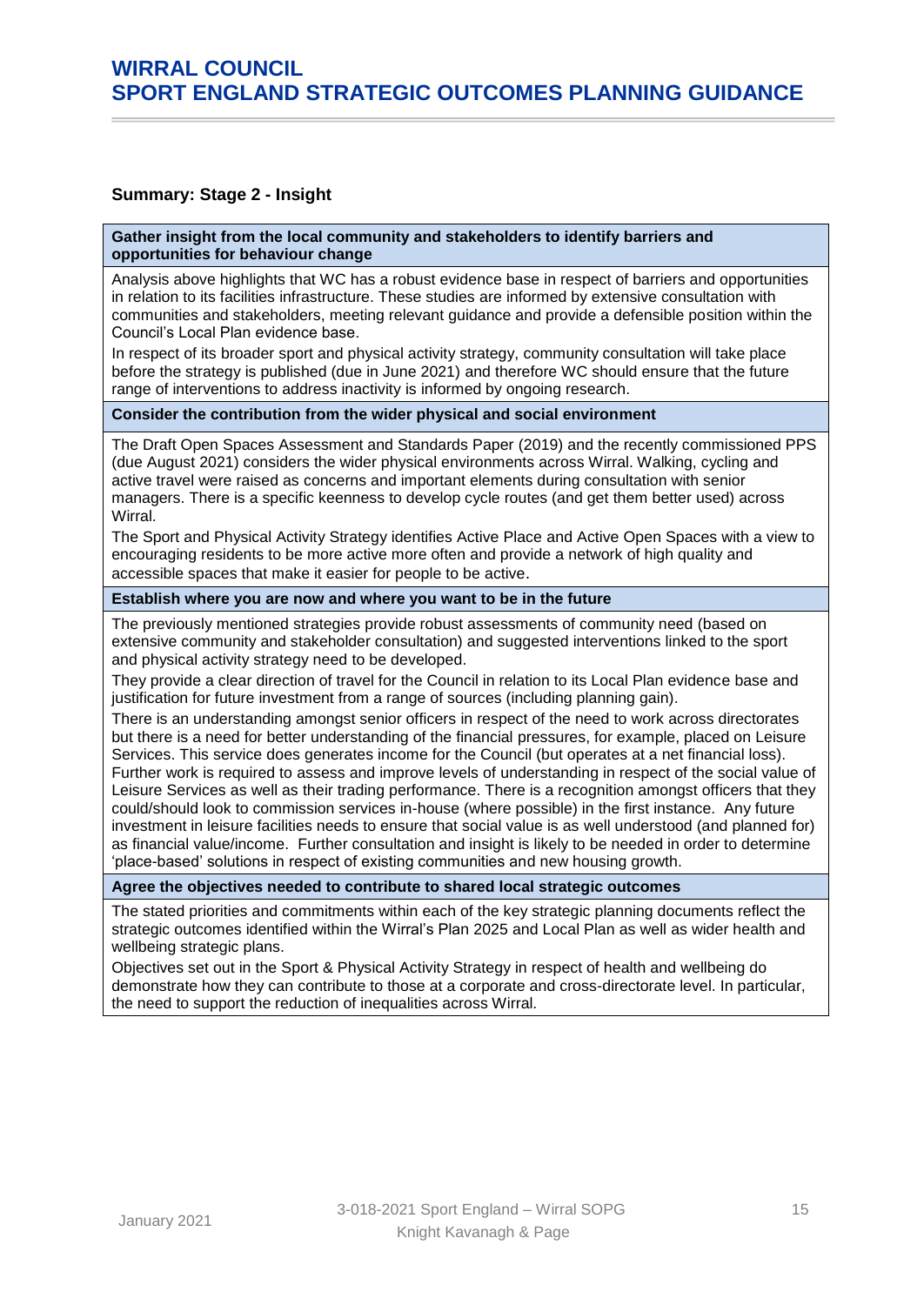## <span id="page-20-0"></span>**STAGE 3 - INTERVENTIONS**

#### **Key Steps**

- Consider a range of facility and service interventions across the broad range of provision
- Determine the optimal and sustainable mix of facility and service interventions
- Explore and identify effective management model(s)
- Establish the key performance indicators (KPIs) for each intervention

Stages one and two of this report have established that WC sees physical activity as playing a critical role in addressing its public health outcomes and addressing health inequalities across the Borough, particularly those around life expectancy. It has set out its approach within Wirral Plan 2025 and the Sport and Physical Activity Strategy2020.

There is an underlying message that Leisure Services is not achieving as well as it might. This is attributable to a number of factors including facility quality, location and the prevailing emphasis on driving income. This is, arguably, presently done at the expense of internal commissioning and on the basis of a realisation among other directorates of the financial pressures the Service faces. It is universally accepted and agreed that leisure facilities are inherently important but it is also recognised that, at present, that most of the current ones are not fit for purpose – either now and for the future.

Colleagues in Children's Services suggested that access to sport and leisure should be an entitlement not an 'add on'. Other consultees confirmed the importance that access to and the take up of sport and physical activity can make to a range of services including adult services as well as the wider public health agenda.

The Covid epidemic has highlighted the ability of the Leisure Team to reach out and offer online services (fitness classes) to those unable to attend leisure centres. These have been relatively successful. The Assistant Director of Leisure is keen to raise aspirations and ensure that local neighbourhoods are serviced by appropriate facilities. An example of the issues faced is facility at Woodchurch Leisure Centre which is in poor condition. Its quality (or lack thereof) has a knock on effect among local people who are unlikely to use it due to its condition (even if they had the time, money and energy to wish to do so). This also affects people's perception of the importance placed on their local area by the Council.

Consultation with senior officers and Members identified core messaging throughout. All consultees identified the need to deal with inequalities in the Borough and all acknowledged that improved access to and take up of sport and physical activity is one key method of so doing. The need to achieve the desired transformational changes in residents' behaviour via the adoption of a 'whole system' approach, working at a neighbourhood level via its integrated neighbourhood teams is also confirmed .

Senior Council executive staff recognise the need to further develop the concept of (and importance placed on) social value and the need to build 'making every contact count (MECC) into a customer offer. This needs to be considered against the backdrop that a solely business case/income generation focus on leisure services - in particular facility operation is incompatible with embedding social value.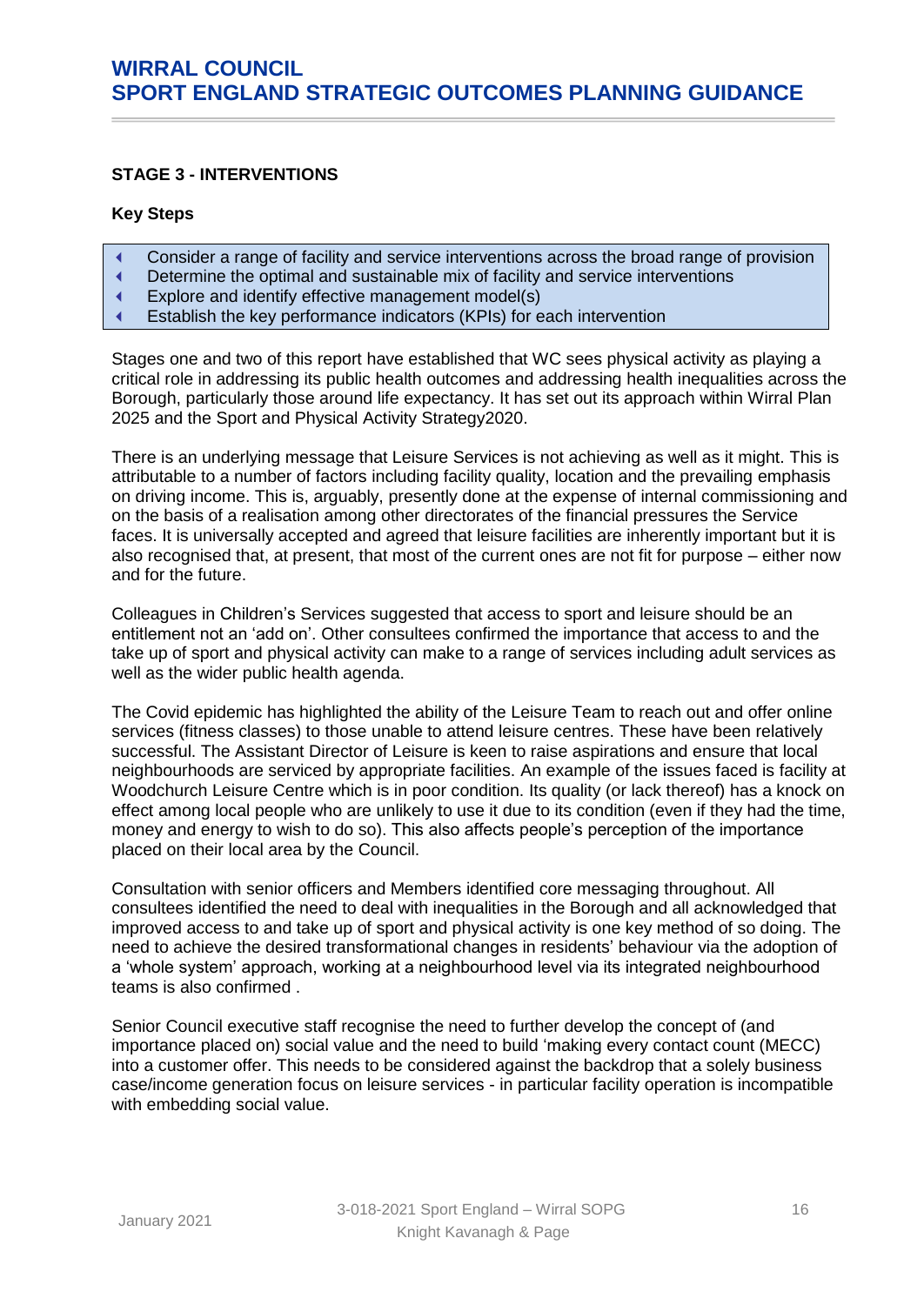Figure 3.1 below identifies how a MECC type system could work in Wirral alongside and as part of facility improvement and development. This will need to entail wholesale support for the programme of change and organisational development (which WC is currently initiating) led by the Assistant Director responsible for HR and organisational development.





WC is committed to working cross departmentally. The model identified above identifies how this might happen in respect of improving access to leisure facilities but it will take all directorates to understand their potential role in order to make it a success. For example, WC is aware of people children and young people in care, those people who enter the benefits system (who may be the poorest and most vulnerable in society).

The opportunity (GDPR regulations notwithstanding) exists to use this data to identify and target sport and physical opportunities at them. WC has experience of allowing young people who leave care not to pay Council Tax for a specific amount of time (which reduces the financial burden on them) so will be able to build on its expertise in this respect. It may be that the wider family of a child in care can access facilities or programmes (depending upon need).

Consideration of price elasticity needs careful consideration. Identifying where the subsidy goes and who can afford to pay (potentially) more.

There will be a need for the Council to identify the facility mix requirements, based on supply and demand and for this to inform the wider regeneration proposals.

## *Development of Key Performance Indicators (KPIs)*

In relation to facilities, and on the assumption that new centres are to be developed, a suite of outcome focused KPIs is likely to be needed to measure their impact against the key objective of reducing health inequality across the Borough.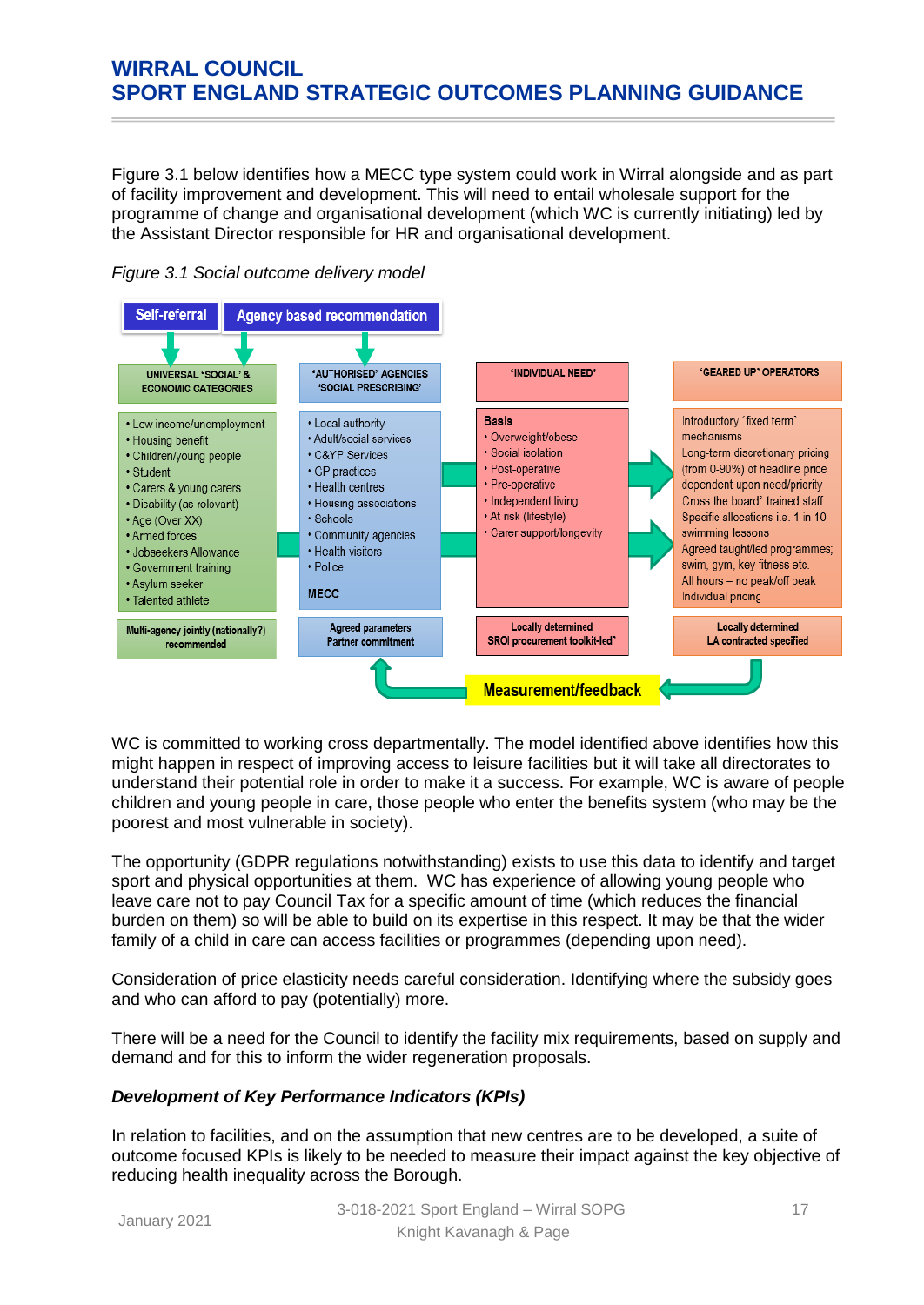#### **Summary Stage 3 – Interventions**

#### **Consider a range of facility and service interventions across the broad range of provision**

The Council's Sport and Physical Activity Strategy, alongside the Built Facilities, Open Space and emerging PPS Strategies present a good range of planned interventions and a clear evidence base for the Local Plan.

There is also a clear and eloquently expressed desire to work cross departmentally which with Regeneration moving at a pace, provides opportunity to make a difference sooner rather than later. The Council should consider how it ensures active design and active travel principles are built into the master planning of any new facilities. It is also universally agreed that different communities have different needs and one size does not fit all.

#### **Determine the optimal and sustainable mix of facility and service interventions**

The Draft Indoor and Built Facilities Strategy identifies that the current swimming stock in Wirral is not sustainable, is coming to the end of its lifecycle and there is a need to commission a long-term Borough master plan for swimming provision. This needs to align to consideration of investment in more and better health and fitness facilities (ability to cross subsidise). Concurrent improvement to the use of front-of-house systems, data and communications (linking to understanding of where there is greatest need and, for example where and how people access the benefits system) to ensure that Leisure Services with the aim of continuing to reduce inequalities across the Borough

There is a plethora of asset-based information as well as pressure being placed on leisure officers to identify facility developments based on emerging regeneration needs.

A twin -track approach whereby a borough wide plan for swimming (based on the needs assessment) is undertaken in parallel with leisure facility investment options appraisal is recommended, whereby facility options can be flexed' in response to emerging findings and direction of travel of different directorates within the Council. Co-location and an agreed understanding of the role of leisure needs agreement across the Council, which can then be further extended to the wider public.

Whilst extensive community consultation has taken place for the strategies identified above, there is a need to continue to engage with different communities ensuring facilities are relevant and accessible.

#### **Explore and identify effective management model(s)**

Leisure Services is the second largest income generator for WC (second to Council Tax) but still operates as a net subsidy per annum. This is set against a backdrop whereby the Council needs to achieve further cost savings. This has been exacerbated by the pandemic lockdown.

There is no real drive, within the Council, to externalise facilities. It is worth noting that facilities and staff have been used to good effect throughout the pandemic due to the ability of the Council to use both flexibly to support wider Council services.

As part of the investment strategy the process in respect of indoor facilities should include a full options appraisal in respect of management models and recommend a preferred option to the Council (this may need to be externally supported) in order that WC is able to achieve some of the abovementioned outcomes.

#### **Establish the key performance indicators for each intervention**

The Wirral Sport and Physical Activity Strategy, alongside the Draft Indoor and Built Facilities and Open Space strategies and the emerging PPS contain a mix of outcome focused and quantitative based KPIs. It is acknowledged that more work is needed to ensure that the Sport and Physical Activity Strategy contains the right KPIs, that they are adhered to and that the community is engaged in this process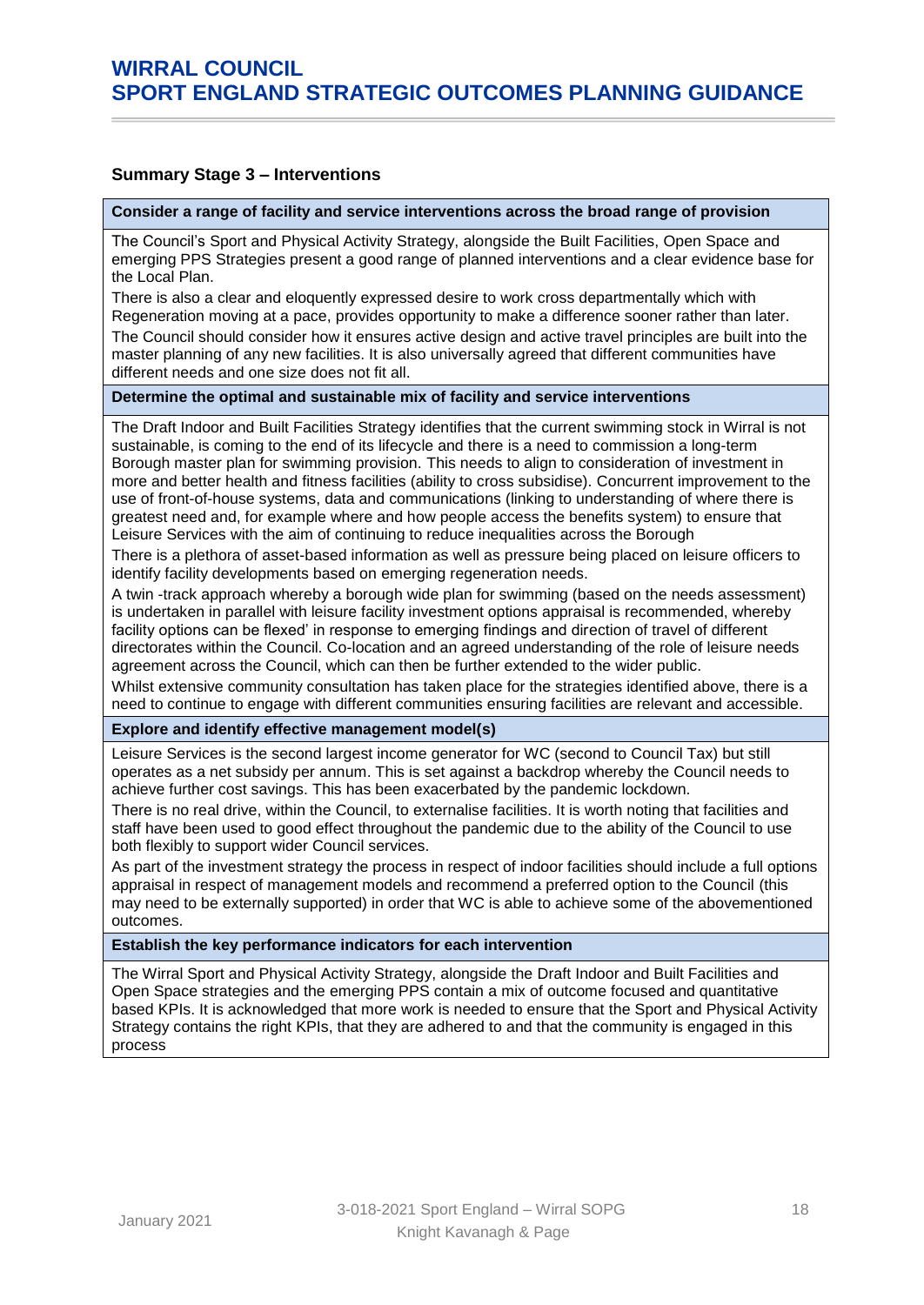#### <span id="page-23-0"></span>**STAGE 4 – COMMITMENT**

- Secure investment commitment to outcome delivery
- Agree sustainable and effective business case
- Identify resource requirements to support implementation
- Secure stakeholder commitment and move to implementation
- Approval from cabinet/members to progress to implementation

This report has established that Wirral Council has in place a set of jointly agreed outcomes supporting the role that sport and physical activity has/will have in contributing to improved health and wellbeing in the local area and in the reduction of health inequalities.

Initial commitment in respect of stakeholder financial contributions can be evidenced in terms of the investment in the Grassroots Football proposal whereby pitches are being installed at Woodchurch Leisure Centre and Wirral Tennis Centre, Bidston

As highlighted earlier, the Councils Sport and Physical Activity Strategy is in the process of being formally adopted and endorsed (due for completion in June 2021). This should facilitate securing funding and resource in the future.

Fundamentally, proving the business case for investment (investment strategy) into, and sustainability of WC indoor leisure facilities (underpinned by the indoor facility needs assessment) is the critical piece of work that should be undertaken. It is one of the priority recommendations arising from this report.

WC has the information it needs to move forward. As is noted elsewhere in this report, the next step must be a facilities master plan for the Borough (based on where swimming pools need to be situated, their scale and configuration). This may lead to a reduction in the actual number of pools but could lead to increased water space. On agreement upon this as the way forward, a business case analysis needs to be prepared for the Borough (taking account of short, medium and long-term interventions) with information being fed in 'real time' into capital investment proposals.

It will be important for WC to set down a roadmap geared to gaining full commitment to a programme of leisure centre renewal and to approach this in a coordinated fashion. This will require the commissioning/recruitment of specialist project management expertise in order to marshal resources from across its various departments but critically regeneration, planning, children's services, adult services and public health.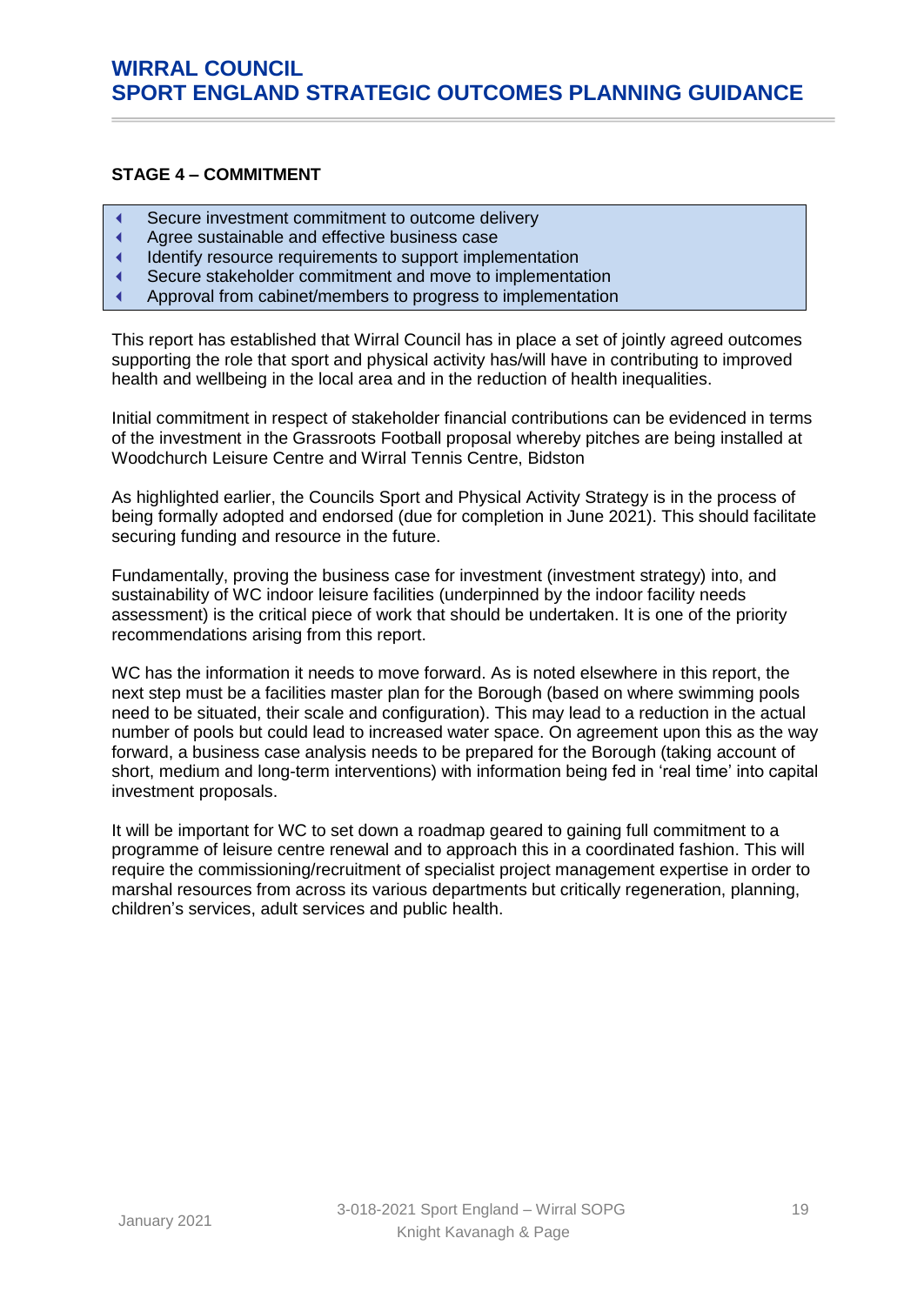#### **Summary – Stage 4 - Commitment**

#### **Secure investment commitment to outcome delivery**

A capital investment strategy in respect of indoor facilities, linked to a new master plan (based on the recently completed facilities audit and needs assessment (and the Sport and Physical Activity Strategy) will provide an evidence-based approach to securing investment into leisure centre renewal.

**Agree sustainable and effective business case**

Business case development in respect of new leisure centre development will need to be progressed for all of Wirral. This must be based on an agreed master plan and then specific feasibility studies for each new facility development or major investment.

A co-ordinated approach should be taken to the commissioning of the investment strategy, business case development, management options appraisal.

The potential impact of Covid-19 will need to be factored into the business case in respect of anticipated pricing (and elasticity therein). There is scope to consider whether longer term changes in behaviour can be accommodated within the facility mix and considered as part of the associated community consultation.

#### **Identify resource requirements to support implementation**

Project management requirements and agreement re appropriate KPIs is required.

Project management resource requirements in respect of delivering the investment strategy and relevant feasibility studies (co-ordinating respective regeneration, leisure, planning teams via steering group) should also be identified.

Cross departmental communication is essential to ensure that opportunities are maximised, especially with regard to co-location. In addition, consideration of wider community partnership options need to be explored.

**Secure stakeholder commitment and move to implementation approval from cabinet/ members to progress to implementation**

Stakeholder consultation and commitment in respect of a delivery plan linked to the new Master Plan and Sport and Physical Activity Strategy need to be secured. Committee approval also needs to be sought.

Stakeholder consultation and commitment in respect of an investment strategy in relation to the new master plan and relevant feasibility studies should be secured based on a co-ordinated set of proposals. This should be informed by the already completed needs assessment and regeneration proposals.

Clarification is required on the level of financial contribution the Council can make to the project and the level of support required from capitalised revenues.

WC should determine, at the point where progression though RIBA design stages is ongoing, whether there is a requirement for additional external financial commitment from Sport England and other funding bodies.

#### **Approval from cabinet/members to progress to implementation**

A timetable should be developed in respect of gaining committee / member approval for both the new master plan and leisure centre investment strategy.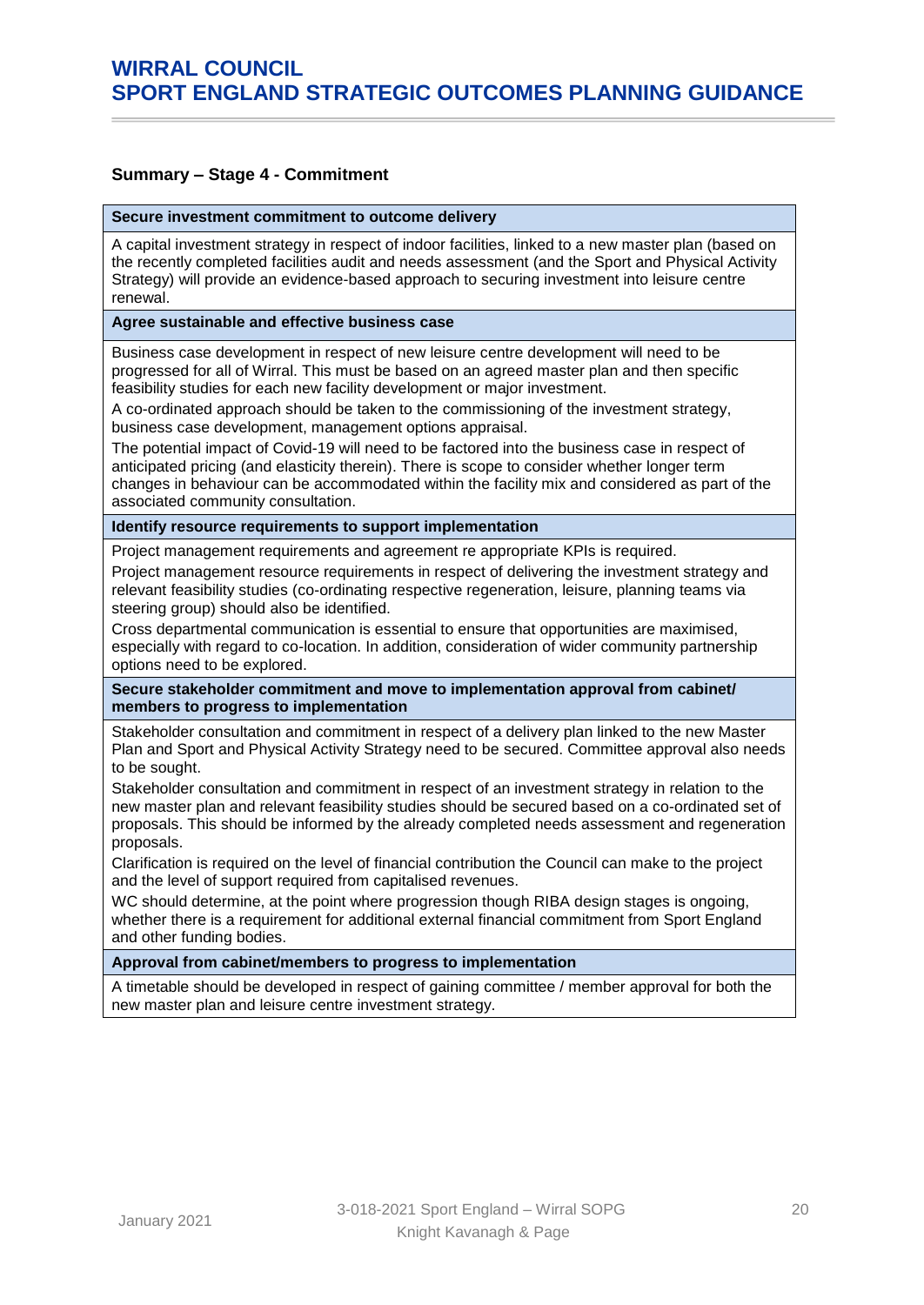## <span id="page-25-0"></span>**CONCLUSION**

In summary, this report has found that WC is well positioned in terms of its progress through the four stages of the Sport England Strategic Planning Model Guidance. WC is in the process of developing/refining a coherent set of outcomes in relation to sport & physical activity's contribution to health and well-being and the reduction of health inequalities underpinned by good levels of cross directorate buy in. This emerging position appears to be gathering momentum.

WC's insight (in certain areas of the Council) is well developed, particularly in respect of its built and outdoor facilities evidence base. The development of the Sport and Physical Activity Strategy (2020) has added further momentum to this process. Its community-level research into the needs and wants of residents, and specifically what interventions may influence a change in behaviour will require further attention (as identified in the Sport and Physical Activity Strategy), both in respect of its facility offer and wider outreach plans.

There is scope for a wider examination of how the active environment can contribute to the delivery of WC's strategic objectives, bringing to bear Sport England Active Design principles and a more fully embracing cross-directorate approach to developing the Authority's walking and cycling infrastructure.

Finally, the Authority manages its own leisure facilities and whilst there does not appear to be a strong desire to alter the status quo, it is recommended that a management options appraisal be undertaken to ensure that (existing and new) facilities provide the best social and financial return for the Council. A summary of key next steps for the authority is outlined below.

## **Stage 1 – Outcomes**

Ongoing work and support are required to develop insight with regard to community needs and wants in respect of addressing inactivity.

## **Stage 2 - Insight**

There is potential, using the current evidence base augmented by community consultation and through greater joint planning across the Wirral Council Planning, Regeneration, Children's Services, Adult Services and Financial teams to develop a more all-embracing 'place based' approach to influencing behaviour change.

#### **Stage 3 – Interventions**

A twin-track approach whereby a borough wide plan for swimming (based on the needs assessment) is undertaken in parallel with leisure facility investment options appraisal is recommended. Complementary facilities based on local need and a strong business case need to be considered leading to a Facilities Master Plan for Wirral.

Facility options can be flexed' in response to emerging findings and the direction of travel of different Council directorates. Co-location and an agreed understanding of the role of leisure needs can then be further extended to the wider public.

Further community consultation will be required to validate the Council's investment proposal(s) and refine the wider facility development proposals and mixes.